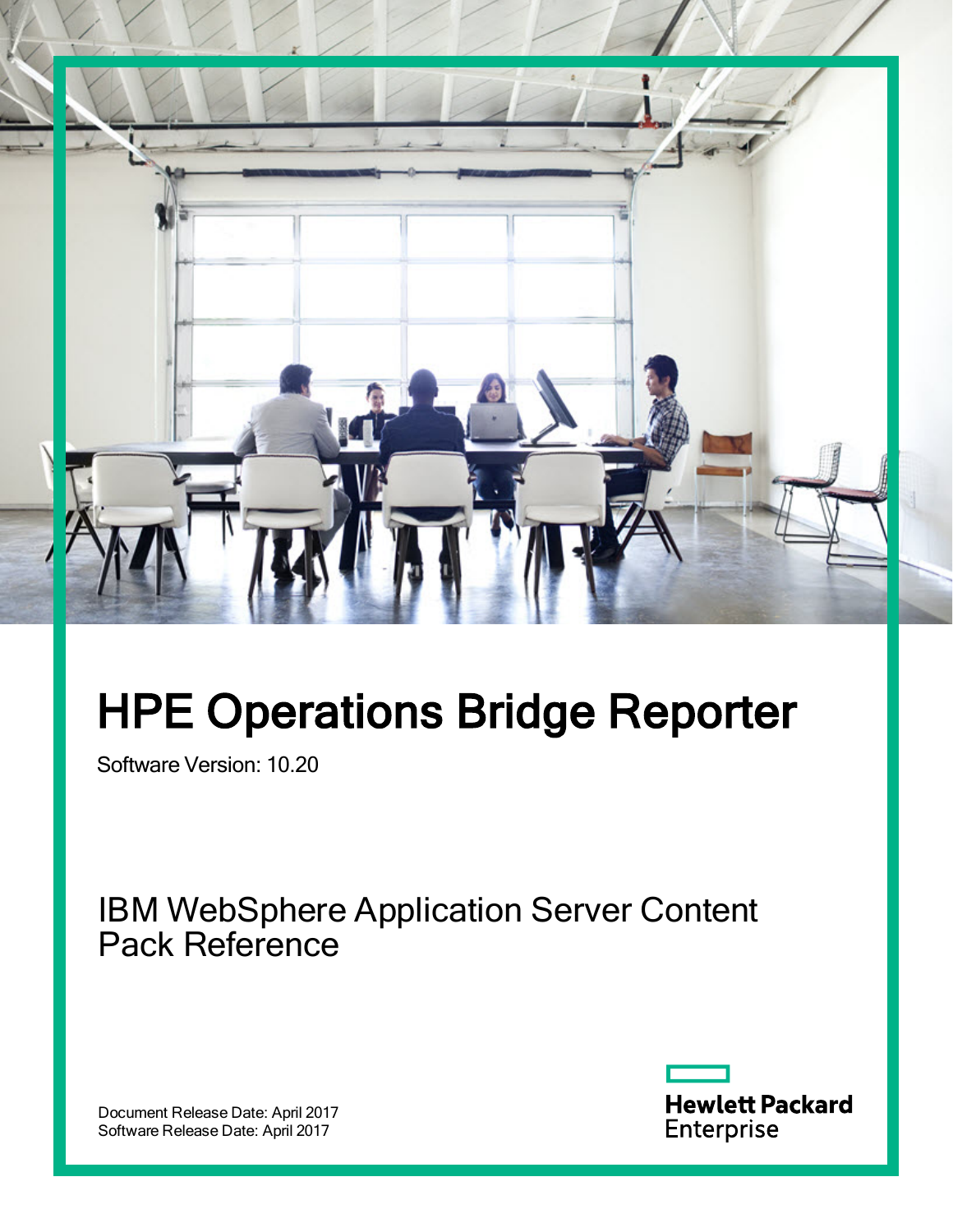#### Legal Notices

#### Warranty

The only warranties for Hewlett Packard Enterprise products and services are set forth in the express warranty statements accompanying such products and services. Nothing herein should be construed as constituting an additional warranty. Hewlett Packard Enterprise shall not be liable for technical or editorial errors or omissions contained herein. The information contained herein is subject to change without notice.

#### Restricted Rights Legend

Confidential computer software. Valid license from Hewlett Packard Enterprise required for possession, use or copying. Consistent with FAR 12.211 and 12.212, Commercial Computer Software, Computer Software Documentation, and Technical Data for Commercial Items are licensed to the U.S. Government under vendor's standard commercial license.

#### Copyright Notice

© 2015 - 2017 Hewlett Packard Enterprise Development LP

#### Trademark Notices

Adobe™ is a trademark of Adobe Systems Incorporated.

Microsoft® and Windows® are U.S. registered trademarks of Microsoft Corporation.

UNIX® is a registered trademark of The Open Group.

#### Documentation Updates

To check for recent updates or to verify that you are using the most recent edition of a document, go to: <https://softwaresupport.hpe.com/>.

This site requires that you register for an HP Passport and to sign in. To register for an HP Passport ID, click **Register** on the HPE Software Support site or click **Create an Account** on the HP Passport login page.

You will also receive updated or new editions if you subscribe to the appropriate product support service. Contact your HPE sales representative for details.

#### **Support**

Visit the HPE Software Support site at: <https://softwaresupport.hpe.com/>.

Most of the support areas require that you register as an HP Passport user and to sign in. Many also require a support contract. To register for an HP Passport ID, click **Register** on the HPE Support site or click **Create an Account** on the HP Passport login page.

To find more information about access levels, go to: <https://softwaresupport.hpe.com/web/softwaresupport/access-levels>.

**HPE Software Solutions Now** accesses the HPSW Solution and Integration Portal website. This site enables you to explore HPE Product Solutions to meet your business needs, includes a full list of Integrations between HPE Products, as well as a listing of ITIL Processes. The URL for this website is [https://softwaresupport.hpe.com/km/KM01702731.](https://softwaresupport.hpe.com/km/KM01702731)

#### About this PDF Version of Online Help

This document is a PDF version of the online help. This PDF file is provided so you can easily print multiple topics from the help information or read the online help in PDF format. Because this content was originally created to be viewed as online help in a web browser, some topics may not be formatted properly. Some interactive topics may not be present in this PDF version. Those topics can be successfully printed from within the online help.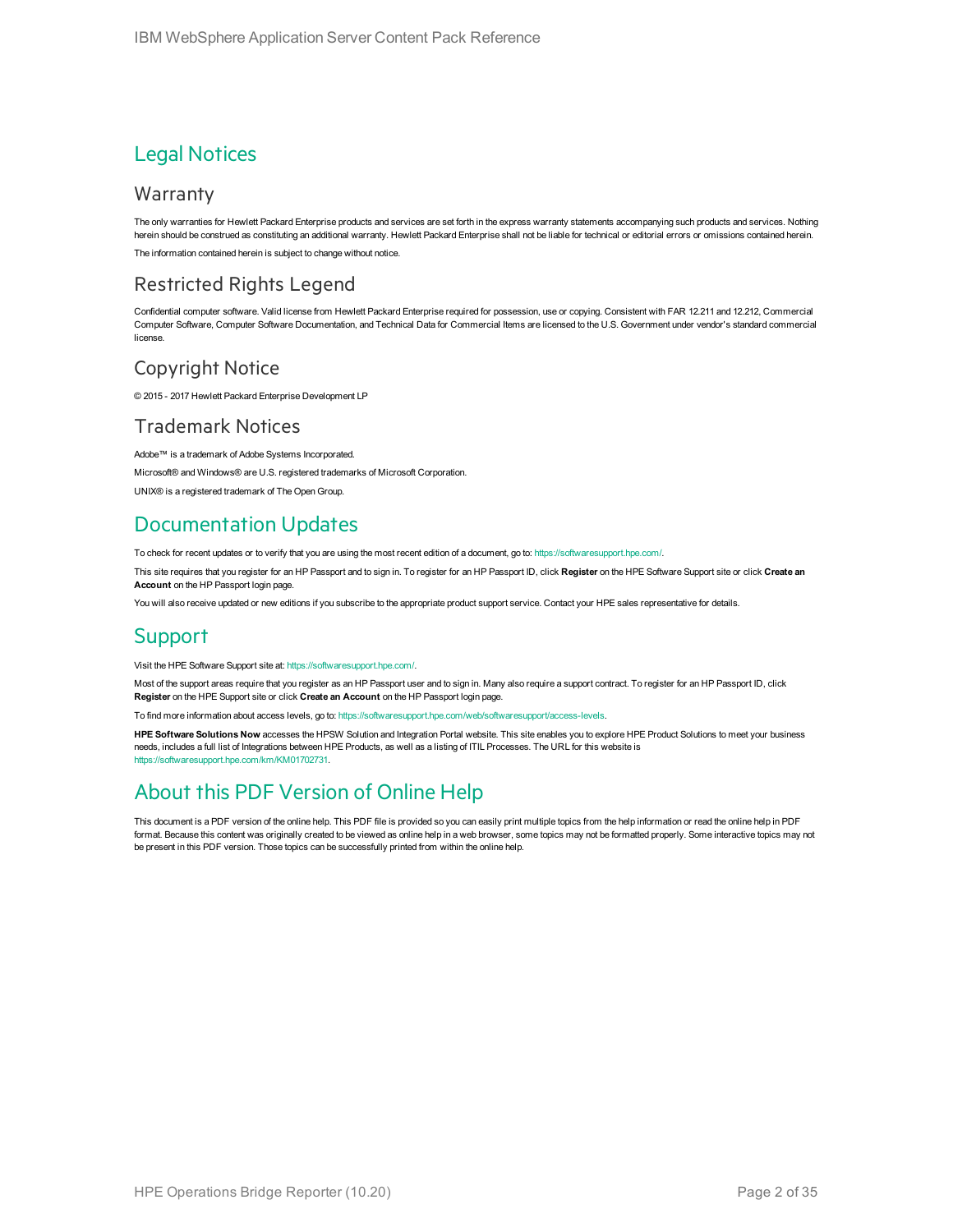## **Contents**

| IBM WebSphere Application Server Content Pack Overview  9          |  |
|--------------------------------------------------------------------|--|
|                                                                    |  |
|                                                                    |  |
| Integrating with Data Sources for Operations Smart Plug-ins 10     |  |
|                                                                    |  |
|                                                                    |  |
| Prerequisite Policies for IBM WebSphere Reports  11                |  |
| Integrating with Data Sources for OMi Management Packs  12         |  |
|                                                                    |  |
| Prerequisite Policies for IBM WebSphere Reports 13                 |  |
|                                                                    |  |
|                                                                    |  |
|                                                                    |  |
|                                                                    |  |
|                                                                    |  |
|                                                                    |  |
|                                                                    |  |
|                                                                    |  |
|                                                                    |  |
|                                                                    |  |
|                                                                    |  |
|                                                                    |  |
|                                                                    |  |
|                                                                    |  |
|                                                                    |  |
| Appendix B: Calculating WebSphere Server Instance Availability  33 |  |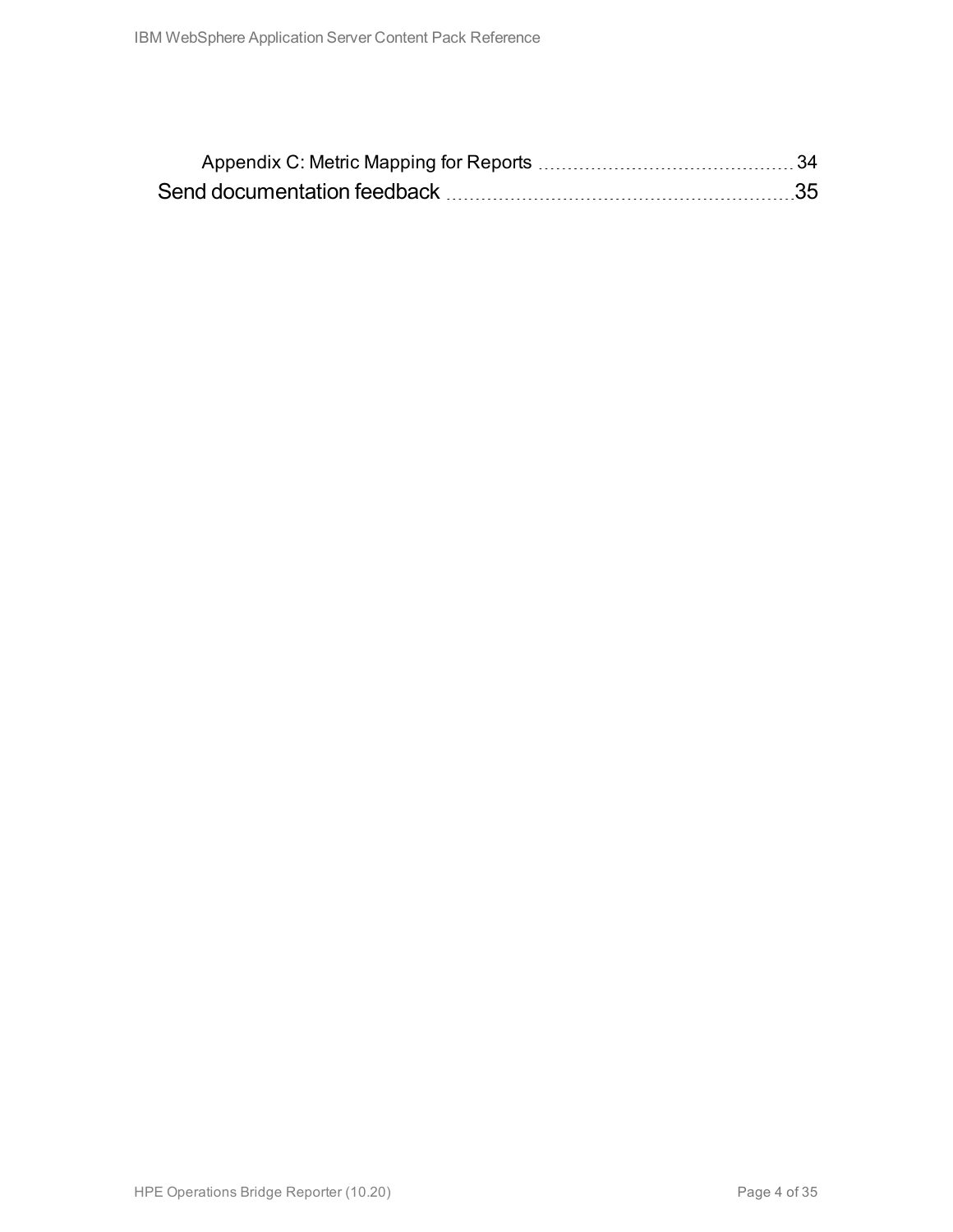## <span id="page-4-0"></span>About This Document

This document provides an overview of HPE OBR and IBM WebSphere Application Server Content Pack. The document introduces you to deployment scenarios. This document also lists the prerequisite aspects and policies required for HPE Operations Bridge Reporter (OBR) to integrate with Operations Smart Plug-ins (SPIs) and OMi Management Packs.

This document helps you to deploy the topology views and install and configure the data source for the IBM WebSphere Application Server Content Pack. It provides information on report navigation, metric mapping for report and calculate instance availability.

For information on HPE Operations Bridge Reporter tools and contents, go to [Marketplace.](https://marketplace.saas.hpe.com/itom/category/all?product=Operations%20Bridge%20Reporter&version=All%20versions&company=All%20companies)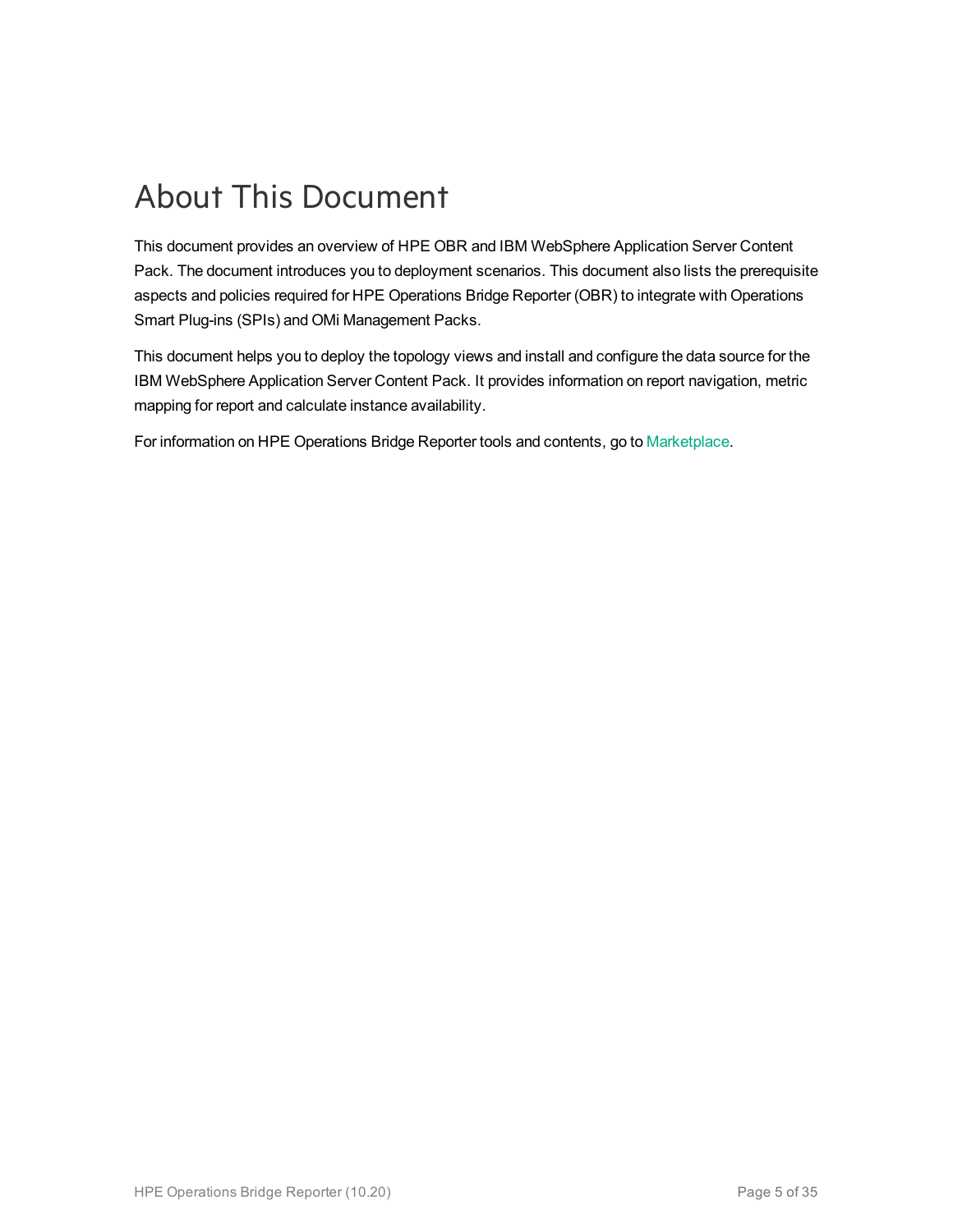## <span id="page-5-0"></span>Getting Started

<span id="page-5-1"></span>This section provides HPE OBR overview, deployment scenarios, and types of reports.

### HPE Operations Bridge Reporter (OBR) Overview

HPE OBR is a cross-domain historical infrastructure performance reporting solution. It displays topdown reports from Business Service Management (BSM) Business Service and Business Application, Operations Manager (OM) Node Group or OMi10 perspective to the underlying infrastructure. It also displays bottoms-up reports from the infrastructure to the impacted Business Services and Business Applications or Node Groups. It leverages the topology information to show how the underlying infrastructure health, performance and availability affects your Business Services and Business Applications or Node Groups in the long term. You can navigate from higher level cross domain reports to detailed domain level reports.

### <span id="page-5-2"></span>Deployment Scenarios

Following are the deployment scenarios supported on HPE OBR:

- **Deployment with BSM/OMi** In this deployment, Run-time Service Model (RTSM) is the source of topology information. HPE OBR discovers and synchronizes topology information from OMi. In a BSM environment with underlying OM servers, this synchronization technique receives discovered topology data from multiple OM systems and updates the Configuration Items (CIs) and CI relationships in the RTSM as soon as changes are discovered. However, you can also use the OM D-MoM dynamic topology synchronization technique to discover and synchronize the topology information in RTSM. In an environment with OMi 10.00, HPE OBR uses RTSM to obtain topology information and metrics from Operations Agent or SiteScope systems that are configured with OMi.
- <sup>l</sup> **Deployment with Operations Manager** In this deployment, the topology information is a group of managed nodes defined in OM that are logically combined for operational monitoring. These logical node groups are created by OM users to classify the nodes as specific organizations or entities within their enterprise. For example, a group called *Exchange Servers* can be created in OM to organize the specific Exchange Servers and Active Directory nodes for reporting or monitoring purposes. HPE OBR uses the node groups from OM for its topology computation.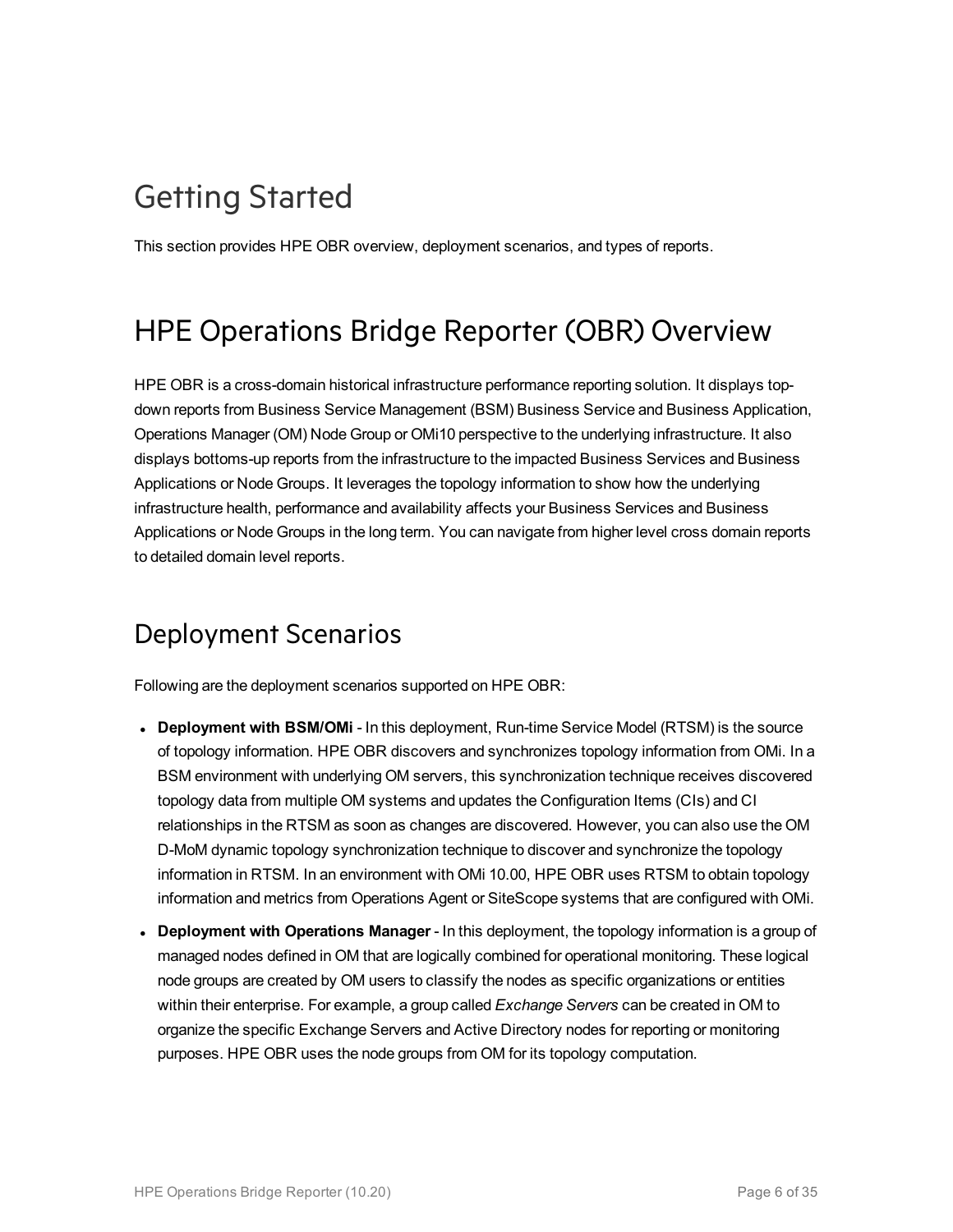- <sup>l</sup> **Deployment with VMware vCenter** VMware vCenter is a distributed server-client software solution that provides a central and a flexible platform for managing the virtual infrastructure in business-critical enterprise systems. VMware vCenter centrally monitors performance and events, and provides an enhanced level of visibility of the virtual environment, thus helping IT administrators to control the environment with ease.
- **.** Other deployments Apart from the basic deployment scenarios, you can collect data from the following sources independently:
	- <sup>o</sup> Deployment with NNMi
	- <sup>o</sup> Deployment with a generic database
	- <sup>o</sup> Deployment with other applications using CSV

#### <span id="page-6-0"></span>Types of Reports

The reports available in HPE Operations Bridge Reporter (OBR) are divided into two broad categories:

- Business Service Management
- Infrastructure Management

The following image shows the supported list of reports folders under both these categories: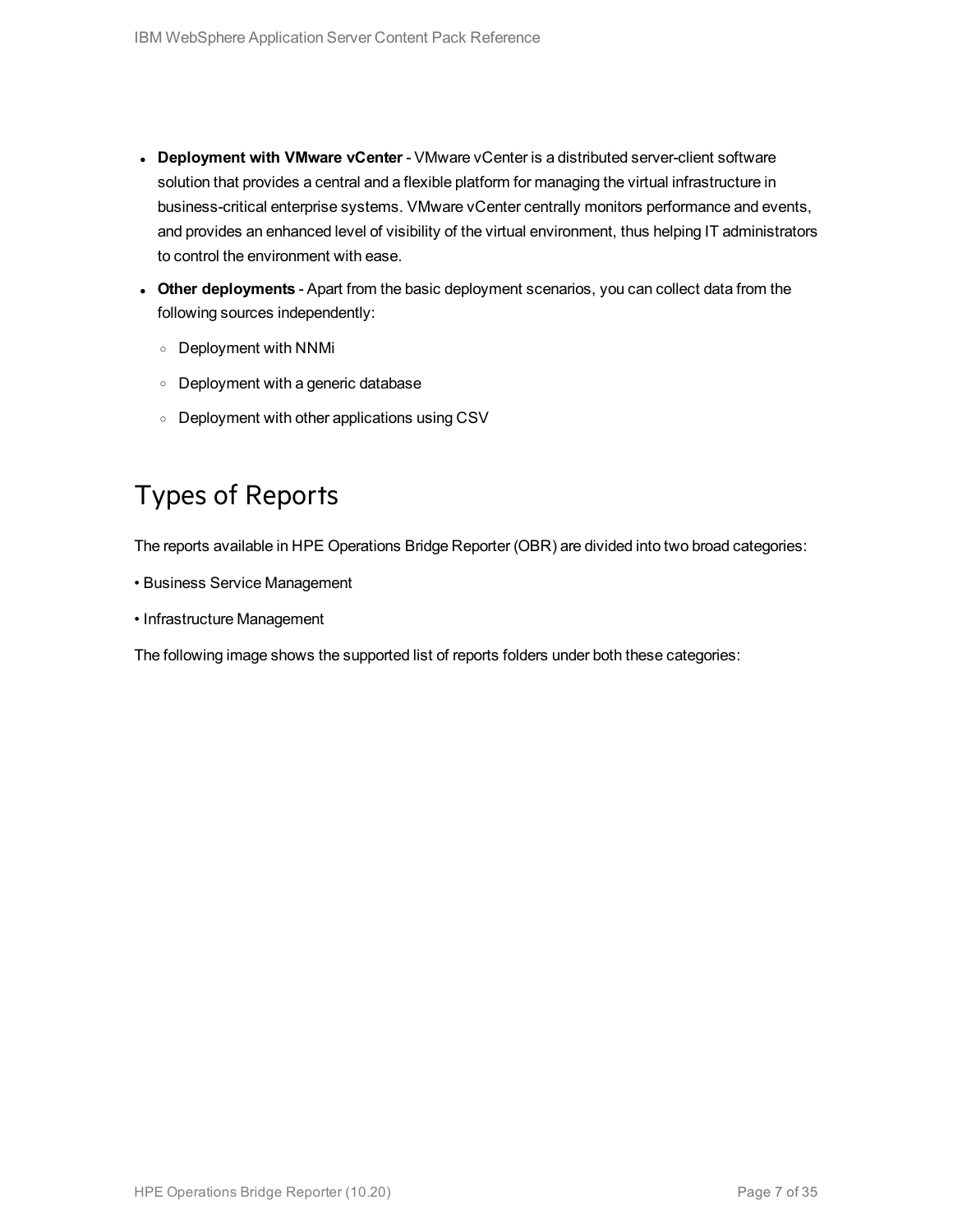

To view a map of all the reports available in the IBM WebSphere Application Server Content Pack, see Report [Navigation](#page-28-0).

For more information on Operations Bridge Reporter concepts, see *HPE Operations Bridge Reporter Concepts Guide* and *HPE Operations Bridge Reporter Content Development Guide*.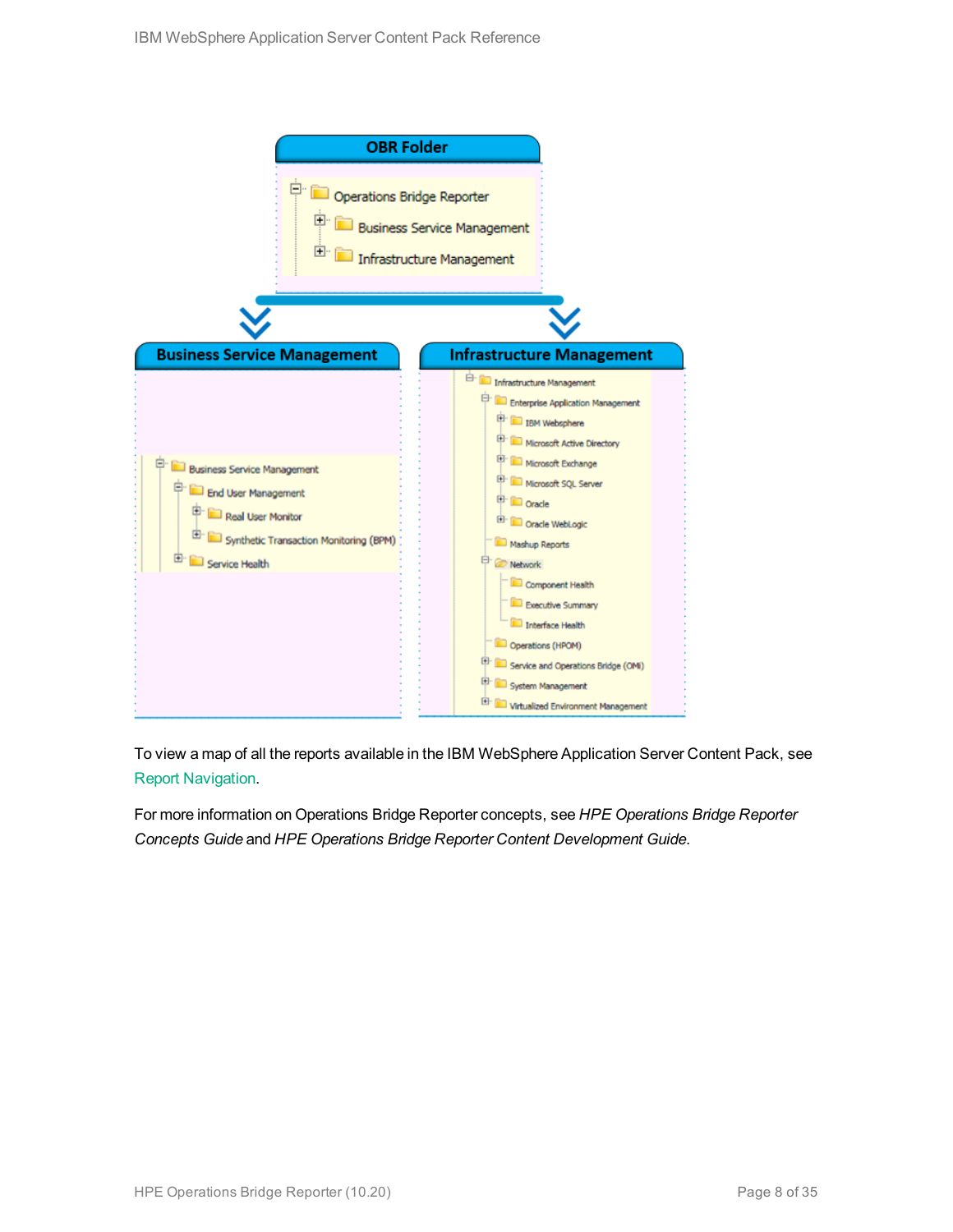## <span id="page-8-0"></span>IBM WebSphere Application Server Content Pack Overview

This section provides an overview of IBM WebSphere Application Server Content Pack, target audience, and supported data sources.

The IBM WebSphere Application Server Content Packs determine the fact data that are to be collected from the various data sources, and the interval at which the data is collected. Configuration of the data source connections for the IBM WebSphere Application Server Content Packs depends on the type of deployment scenario used.

## <span id="page-8-1"></span>Target Audience

Target audience for the IBM WebSphere Server reports are Operations Center Managers and WebSphere Application Administrators, who help to setup and maintain the database systems in the IT infrastructure. IBM WebSphere reports help to identify and analyze the performance of WebSphere server instances, in a specific period, based on availability, space usage, and I/O metrics. These instances and metrics help users to optimize the server parameters and appropriately consolidate the applications.

### <span id="page-8-2"></span>Data Sources for WebSphere Data

OBR integrates and collects historical and ongoing database performance metrics from the Operations Smart Plug-In and OMi Management Pack for IBM WebSphere Server datastores in BSM Run-time Service Model (RTSM) and OM deployment scenarios.

The IBM WebSphere Content Pack identifies the list of metrics or facts that OBR must collect from each of these data sources. The corresponding dimension data is collected from the RTSM or OM topology source, depending on OBR deployment scenario.

OBR collects data from different data sources at periodic intervals based on the collection policies predefined in the **IBMWebSphere\_ETL\_WebSphereSPI Content Pack**. From each data source, summarized fact data is collected at a 5-minute interval. This fact data is called rate data and is stored in the database in rate tables as individual records. For a 60-minute interval, there are 12 records in the tables. OBR aggregates these records and converts the data to hourly and daily data. This aggregated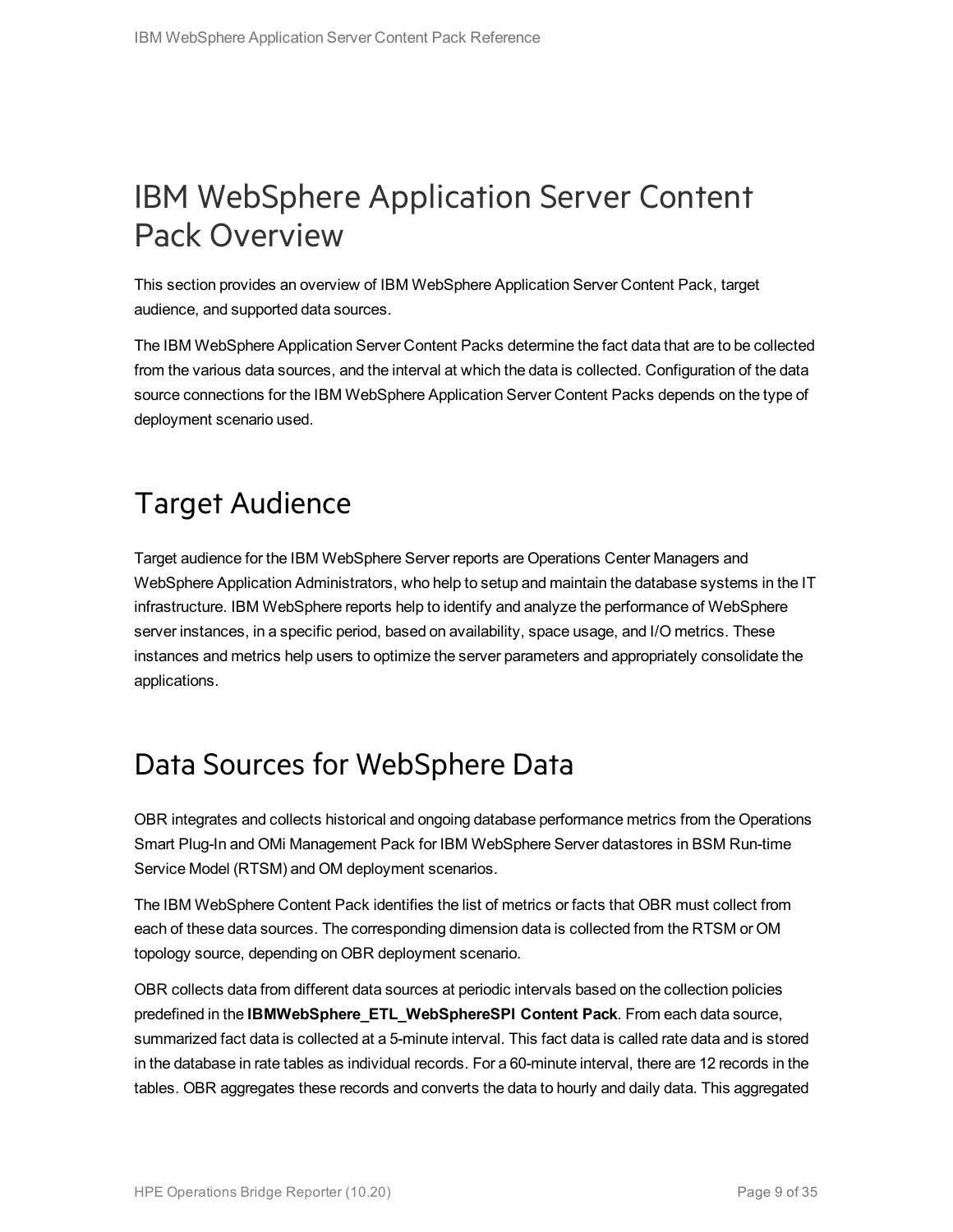<span id="page-9-0"></span>data is displayed in the reports along with monthly and yearly aggregates that are derived by online aggregation.

## Integrating with Data Sources for Operations Smart Plug-ins

To show reports on the data collected from IBM WebSphere Application Server, OBR relies on the metrics collected by collectors of Operations Smart Plug-ins for IBM WebSphere Application Server (IBM WebSphere Application Server SPI). SPI collectors store the data into the data store provided by the Operations agent. OBR's integration with SPI data sources facilitate transfer of data from Operations agent's data store to OBR's database. This integration is established when you deploy OBR in the OM deployment scenario.

<span id="page-9-1"></span>OBR provides performance reports for the IBM WebSphere Application Server enterprise applications.

#### **Prerequisite**

The following is the prerequisite to integrate with data source for Operations Smart Plug-ins:

<span id="page-9-2"></span>• CODA logging is a prerequisite for HPE OBR to be able to collect data from multiple instances.

#### Working of the Integration

1. Installation and configuration of the SPI ensures that necessary instrumentation, scripts, programs, and policies are transferred to a node where the application is running and the Operations agent is already installed.

**Tip:** For successful installation and configuration of IBM WebSphere Application Server SPI, see the SPI documentation.

- 2. SPI collectors start collecting data on the node based on rules and specifications available with the policies deployed on the node.
- 3. SPI stores the collected data into Operations agent's data store. The SPI creates at least one *data source* in agent's data store.
- 4. After configuring OBR to collect data from a data source and installing IBM WebSphere Application Server, OBR starts collecting historical data from agent's data store.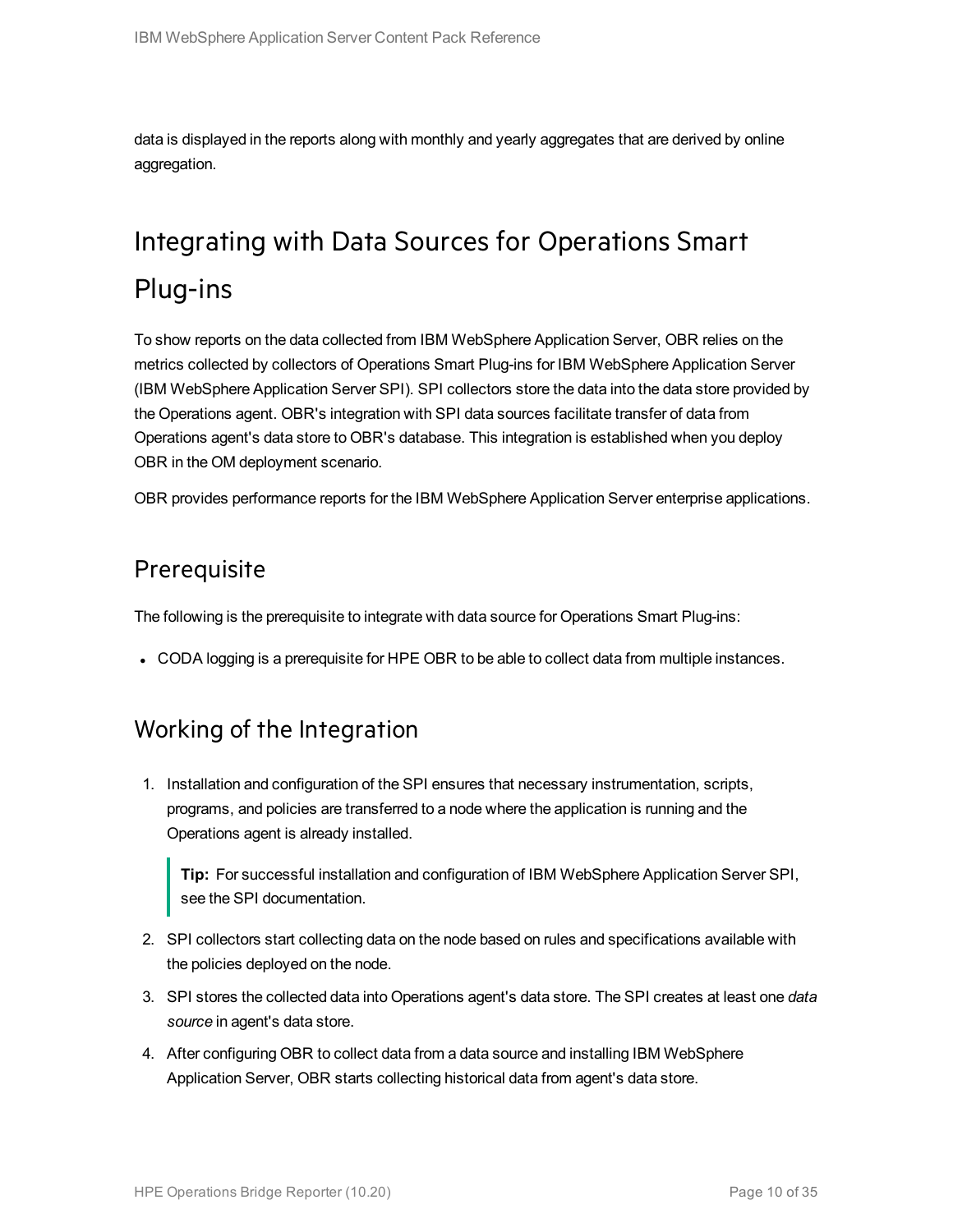#### <span id="page-10-0"></span>Prerequisite Policies for IBM WebSphere Reports

The following table lists the IBM WebSphere Smart Plug-in (SPI) policies required by each IBM WebSphere report in HPE OBR:

**Note:** Policy Configuration Requirement is not required; deploy the policy with default settings.

| <b>Report Name</b>                                             | Data Source   | <b>Data Class</b>                                          | <b>Required SPI</b><br><b>Policy</b>                    |
|----------------------------------------------------------------|---------------|------------------------------------------------------------|---------------------------------------------------------|
| WebSphere Top N summary                                        | WBSSPI        | WBSSPI_<br><b>METRICS</b><br>WBSSPI_RPT_<br><b>METRICS</b> | <b>WBSSPI 0812</b><br><b>WBSSPI 0220</b><br>WBSSPI_0260 |
| WebSphere Servlet Performance Overview                         | WBSSPI        | WBSSPI<br><b>METRICS</b><br>WBSSPI RPT<br><b>METRICS</b>   | WBSSPI_0263                                             |
| WebSphere Thread Pool Performance<br>Overview                  | <b>WBSSPI</b> | WBSSPI<br><b>METRICS</b><br>WBSSPI RPT<br><b>METRICS</b>   |                                                         |
| WebSphere JDBC Pool Throughput and<br><b>Wait Time Details</b> | <b>WBSSPI</b> | WBSSPI<br><b>METRICS</b><br>WBSSPI_RPT_<br><b>METRICS</b>  |                                                         |
| WebSphere EJB Performance Details                              | <b>WBSSPI</b> | WBSSPI<br><b>METRICS</b><br>WBSSPI_RPT_<br><b>METRICS</b>  |                                                         |
| WebSphere JDBC Utilization Details                             | <b>WBSSPI</b> | WBSSPI<br><b>METRICS</b><br>WBSSPI_RPT_<br><b>METRICS</b>  |                                                         |
| WebSphere Executive Summary                                    | WBSSPI        | WBSSPI_RPT_<br><b>METRICS</b>                              | WBSSPI_0001<br>WBSSPI 0246                              |
| WebSphere Servlet Performance Details                          | WBSSPI        | WBSSPI_RPT_                                                | WBSSPI_0245                                             |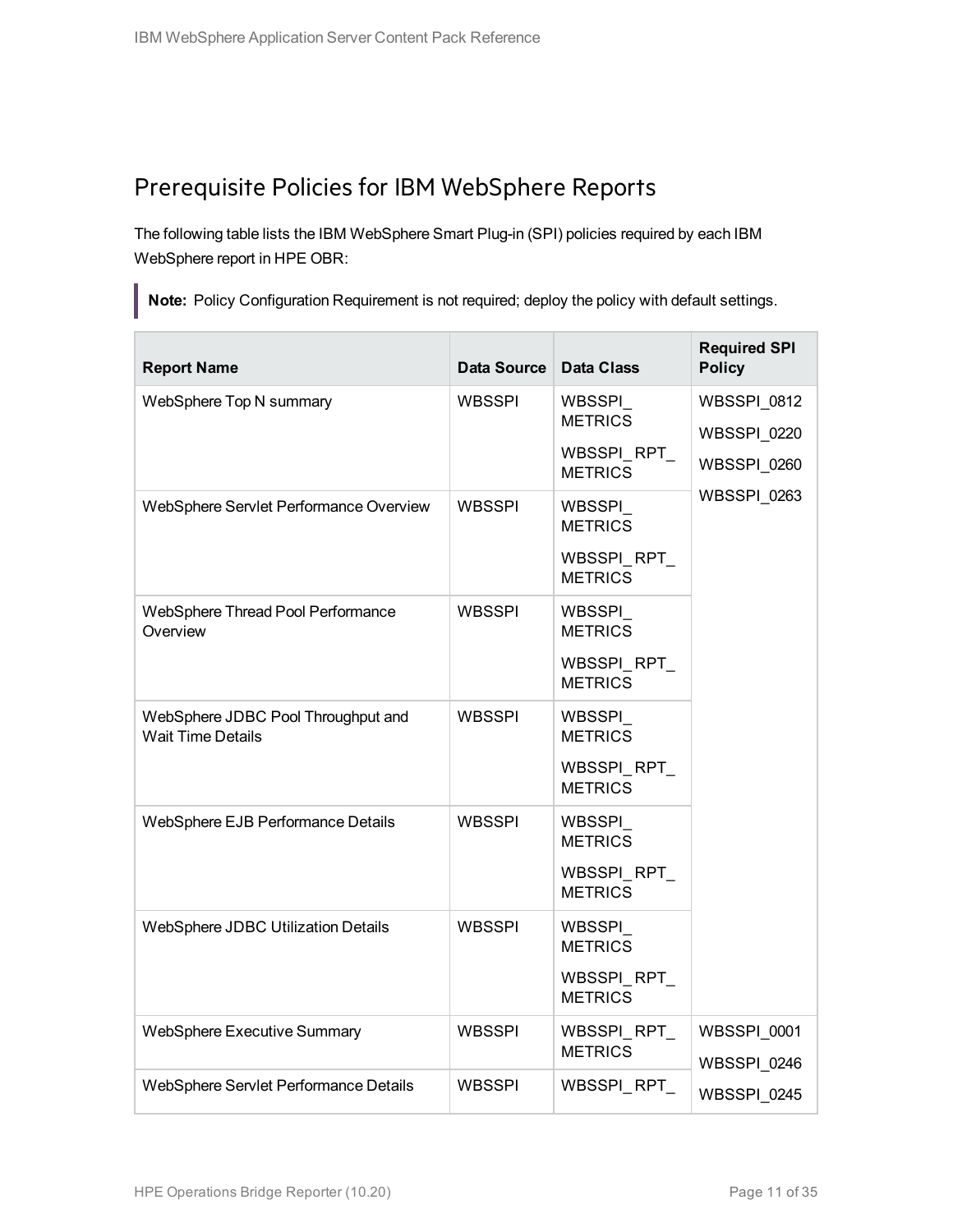| <b>Report Name</b>                       | Data Source   | Data Class                    | <b>Required SPI</b><br><b>Policy</b> |
|------------------------------------------|---------------|-------------------------------|--------------------------------------|
|                                          |               | <b>METRICS</b>                |                                      |
| WebSphere Server Availability Details    | <b>WBSSPI</b> | WBSSPI_RPT_<br><b>METRICS</b> |                                      |
| <b>WebSphere Transaction Performance</b> | <b>WBSSPI</b> | WBSSPI                        | WBSSPI 0074                          |
| Details                                  |               | <b>METRICS</b>                | <b>WBSSPI 0072</b>                   |
|                                          |               |                               | WBSSPI_0073                          |
|                                          |               |                               | WBSSPI 0075                          |
| WebSphere JVM Utilization Details        | <b>WBSSPI</b> | WBSSPI                        | WBSSPI 0077                          |
|                                          |               | <b>METRICS</b>                | WBSSPI 0078                          |
|                                          |               |                               | WBSSPI_0076                          |
|                                          |               |                               | WBSSPI_0005                          |

**Note:** The HPE OBR also collects data from the following policies:

WBSSPI\_0040, WBSSPI\_0042, WBSSPI\_0026, WBSSPI\_0810, WBSSPI\_0811, WBSSPI\_ 0814, WBSSPI\_0808, WBSSPI\_0809, WBSSPI\_0813, WBSSPI\_0045, WBSSPI\_0048, WBSSPI\_0041, WBSSPI\_0261, WBSSPI\_0262, WBSSPI\_0265, WBSSPI\_0265, WBSSPI\_ 0266, WBSSPI\_0221.

<span id="page-11-0"></span>Using these policies, you can create OOTB custom reports.

# Integrating with Data Sources for OMi Management

#### Packs

To show reports on the data collected from different enterprise applications, OBR relies on the metrics collected by Operations Manager i Management Pack. The OMi Management Pack collectors store the data into the data store provided by the Operations agent. OBR's integration with OMi Management Pack data sources facilitates transfer of data from Operations agent's data store to OBR's database. This integration is established when you deploy OBR views in the RTSM deployment scenario.

OBR provides performance reports for the WebSphere Management Pack enterprise application.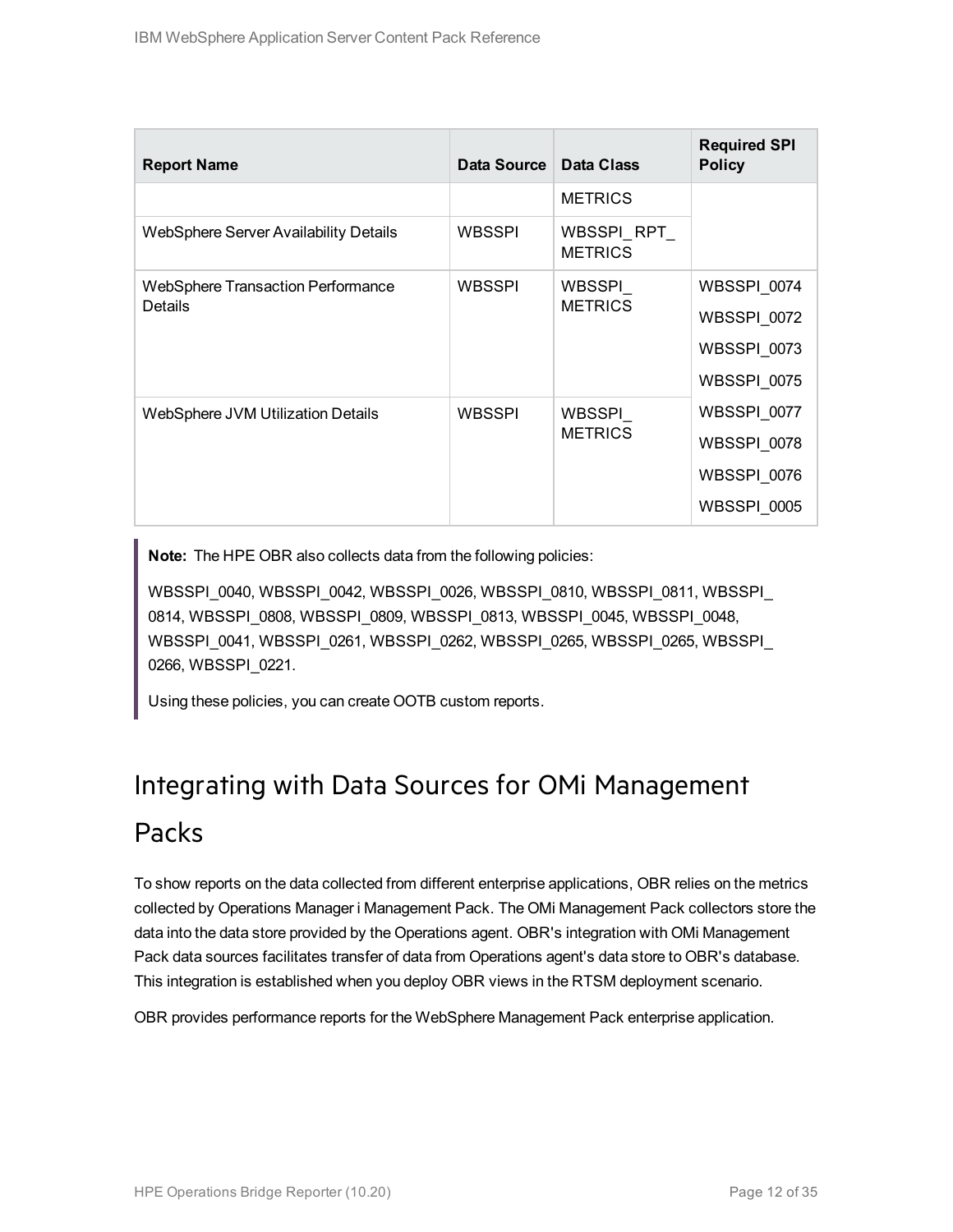#### <span id="page-12-0"></span>Working of the Integration

1. Installation and configuration of an OMi Management Pack ensures that necessary instrumentation, scripts, programs, and policies are transferred to a node where the application is running and the Operations agent is already installed.

**Tip:** For successful installation and configuration of OMi Management Packs, see the OMi Management Pack documentation.

- 2. OMi Management Pack collectors start collecting data on the node based on rules and specifications available with the policies deployed on the node.
- 3. OMi Management Pack stores the collected data into Operations agent's data store. OMi Management Pack creates at least one *data source* in agent's data store.
- 4. After configuring OBR to collect data from a data source and installing Content Packs, OBR starts collecting historical data from agent's data store.

#### <span id="page-12-1"></span>Prerequisite Policies for IBM WebSphere Reports

The following table lists the IBM WebSphere Management Pack policies and aspects required for each IBM WebSphere report in HPE OBR:

|                                                            |                                        |                                                                                   | <b>Operations agent</b>           |                                  |
|------------------------------------------------------------|----------------------------------------|-----------------------------------------------------------------------------------|-----------------------------------|----------------------------------|
| <b>Report Name</b>                                         | <b>Aspect</b><br><b>Name</b>           | <b>Policy Templates in</b><br><b>Aspect</b>                                       | <b>Data Source</b><br><b>Name</b> | <b>Data Class</b><br><b>Name</b> |
| WebSphere<br>Servlet<br>Performance<br>Overview            | WebSphere<br>Servlet<br>Performance    | WebSphere<br>WebAppServletRespTime<br>WebSphere<br>WebAppServReqRtApp             | WEBSPHERE<br><b>DATA</b>          | WebSphere_<br>Servlet            |
| WebSphere<br><b>Thread Pool</b><br>Performance<br>Overview | WebSphere<br><b>Thread Status</b>      | WebSphere<br><b>ThreadPoolActThreads</b><br>WebSphere<br><b>ThreadPoolAveSize</b> | WEBSPHERE<br><b>DATA</b>          | WebSphere<br>Thread              |
| WebSphere<br>Top N<br>Summary                              | WebSphere<br><b>JVM Heap</b><br>Memory | WebSphere<br><b>JVMMemUtilPct</b>                                                 | WEBSPHERE<br><b>DATA</b>          | WebSphere<br>JVM Perf            |
| WebSphere                                                  | WebSphere                              | WebSphere                                                                         | WEBSPHERE                         | WebSphere                        |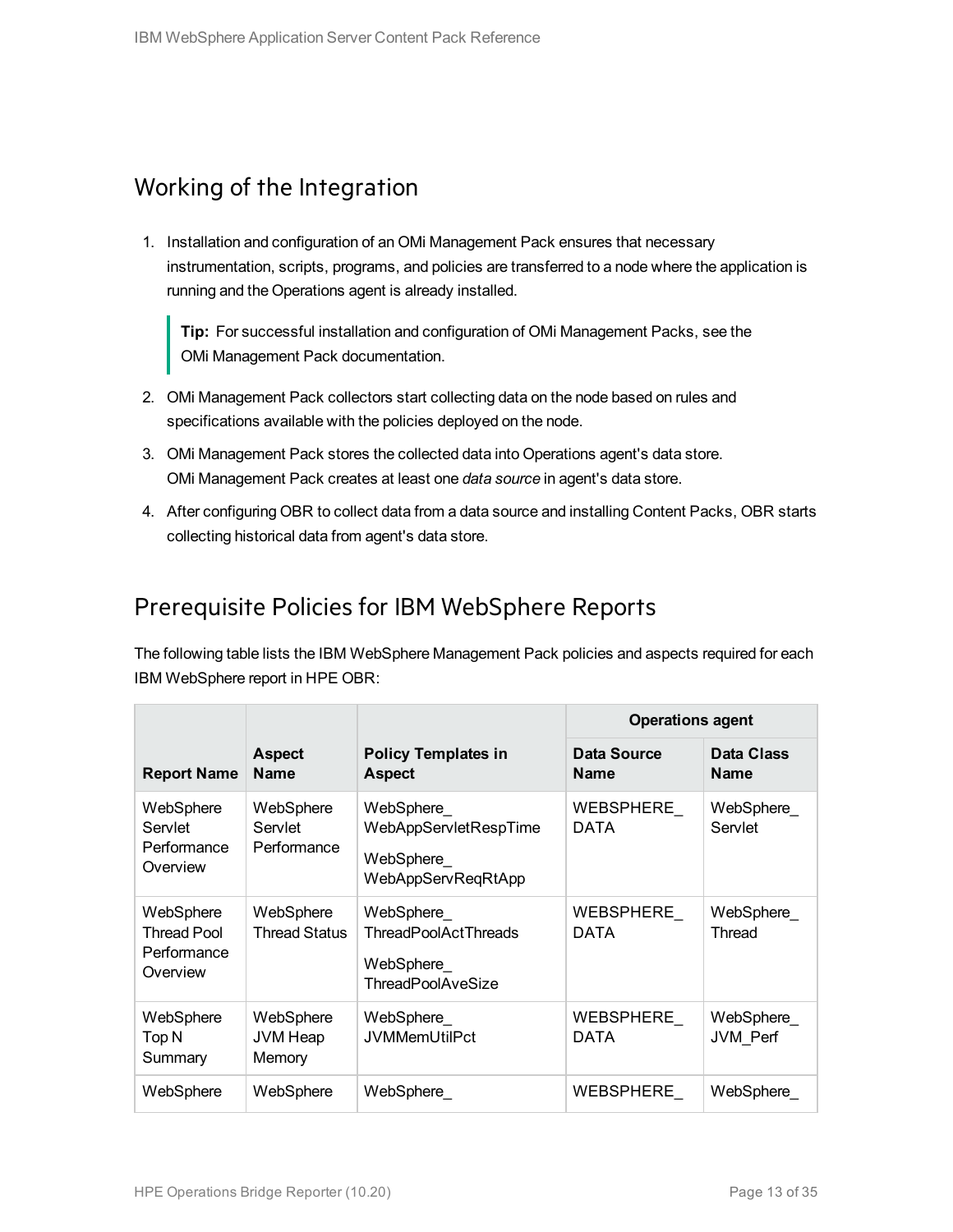|                                                                         |                                                       |                                                                                                                                                                           | <b>Operations agent</b>           |                                  |
|-------------------------------------------------------------------------|-------------------------------------------------------|---------------------------------------------------------------------------------------------------------------------------------------------------------------------------|-----------------------------------|----------------------------------|
| <b>Report Name</b>                                                      | <b>Aspect</b><br><b>Name</b>                          | <b>Policy Templates in</b><br><b>Aspect</b>                                                                                                                               | <b>Data Source</b><br><b>Name</b> | <b>Data Class</b><br><b>Name</b> |
| Top <sub>N</sub><br>Summary                                             | <b>Thread Status</b>                                  | <b>ThreadPoolActThreads</b><br>WebSphere_<br><b>ThreadPoolAveSize</b>                                                                                                     | <b>DATA</b>                       | <b>Thread</b>                    |
| WebSphere<br>Top <sub>N</sub><br>Summary                                | WebSphere<br><b>EJB</b><br>Performance                | WebSphere_EJBPoolSize<br>WebSphere_<br><b>JDBCConnPoolUtil</b>                                                                                                            | WEBSPHERE<br><b>DATA</b>          | WebSphere<br><b>JDBC</b>         |
| WebSphere<br>Top <sub>N</sub><br>Summary                                | WebSphere<br><b>JDBC</b><br>Connection<br>Pool Status | WebSphere_<br><b>JDBCConnPoolSize</b><br>WebSphere_<br><b>JDBCConnPoolUtil</b>                                                                                            | WEBSPHERE<br><b>DATA</b>          | WebSphere_<br><b>JDBC</b>        |
| WebSphere<br><b>EJB</b><br>Performance<br>Details                       | WebSphere<br><b>EJB</b><br>Performance                | WebSphere_EJBPoolSize<br>WebSphere<br><b>EJBPoolMissPctApp</b><br>WebSphere_<br>EJBPoolUtilApp<br>WebSphere_<br>EJBMethRespTime<br>WebSphere_<br><b>EJBMethCallsRtApp</b> | WEBSPHERE<br><b>DATA</b>          | WebSphere<br><b>EJB</b>          |
| WebSphere<br><b>JDBC Pool</b><br>Throughput<br>and Wait Time<br>Details | WebSphere<br><b>JDBC</b><br>Connection<br>Pool Status | WebSphere<br>JDBCConPoolThroughput<br>WebSphere<br><b>JDBCConPoolWtTime</b>                                                                                               | WEBSPHERE<br><b>DATA</b>          | WebSphere_<br><b>JDBC</b>        |
| WebSphere<br><b>JDBC</b><br>Utilization<br><b>Details</b>               | WebSphere<br><b>JDBC</b><br>Connection<br>Pool Status | WebSphere_<br><b>JDBCConnPoolUtil</b>                                                                                                                                     | WEBSPHERE<br><b>DATA</b>          | WebSphere<br><b>JDBC</b>         |
| WebSphere<br><b>JVM</b><br><b>Utilization</b><br>Details                | WebSphere<br>JVM Heap<br>Memory                       | WebSphere_<br><b>JVMMemUtilPct</b>                                                                                                                                        | WEBSPHERE<br><b>DATA</b>          | WebSphere<br>JVM Perf            |
| Websphere<br>Executive<br>Summary                                       | WebSphere<br>Server Status                            | WebSphere_ServerStatus                                                                                                                                                    | WEBSPHERE_<br><b>DATA</b>         | WebSphere_<br><b>SERVER</b>      |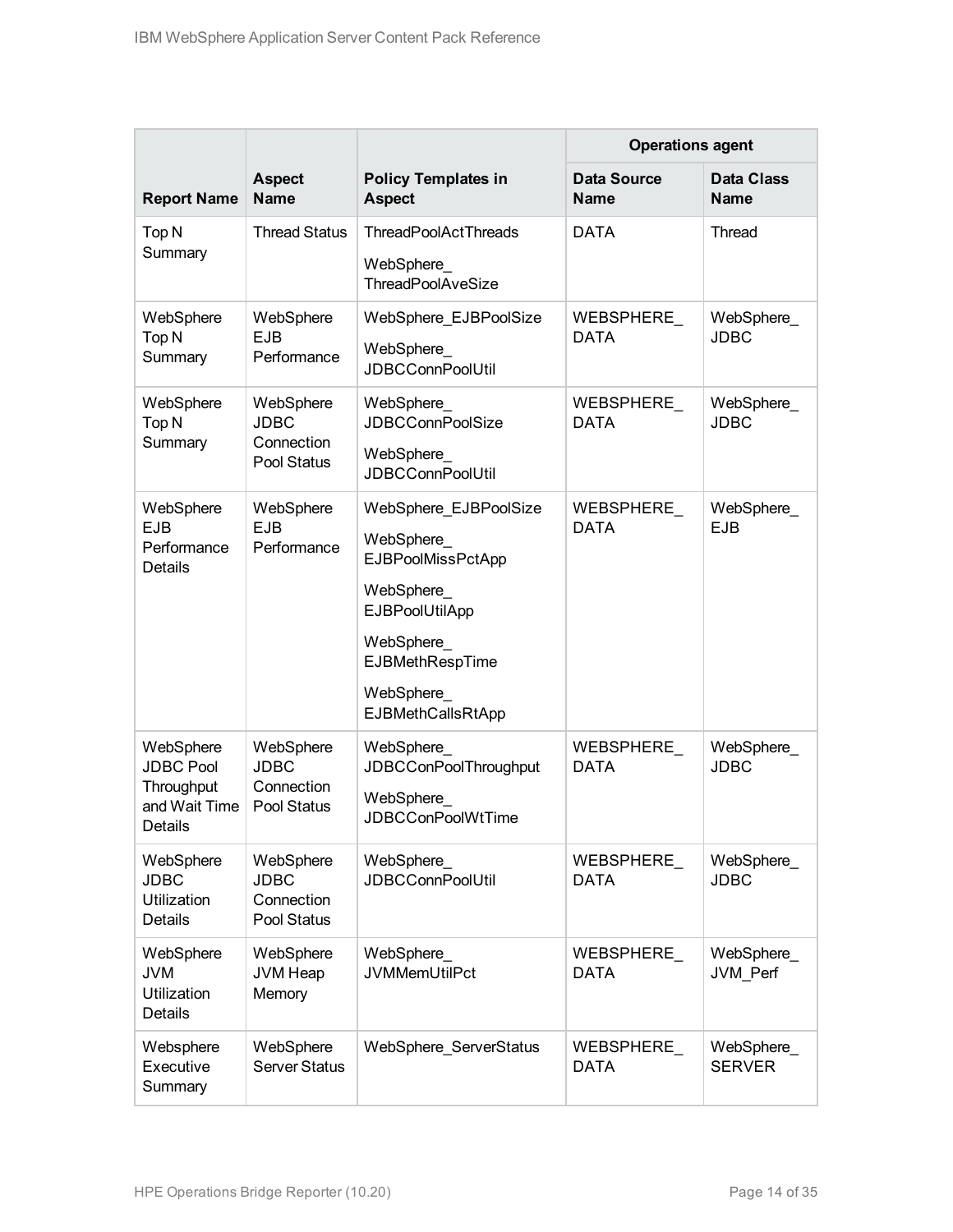|                                                    |                                           |                                                                                                             | <b>Operations agent</b>           |                                  |
|----------------------------------------------------|-------------------------------------------|-------------------------------------------------------------------------------------------------------------|-----------------------------------|----------------------------------|
| <b>Report Name</b>                                 | <b>Aspect</b><br><b>Name</b>              | <b>Policy Templates in</b><br><b>Aspect</b>                                                                 | <b>Data Source</b><br><b>Name</b> | <b>Data Class</b><br><b>Name</b> |
| WebSphere<br>Server<br>Availability<br>Details     | WebSphere<br>Server Status                | WebSphere ServerStatus                                                                                      | WEBSPHERE<br><b>DATA</b>          | WebSphere<br><b>SERVER</b>       |
| WebSphere<br>Servlet<br>Performance<br>Details     | WebSphere<br>Servlet<br>Performance       | WebSphere<br>WebAppServletRespTime<br>WebSphere<br>WebAppServReqRtApp                                       | WEBSPHERE<br><b>DATA</b>          | WebSphere<br>Servlet             |
| WebSphere<br>Transaction<br>Performance<br>Details | WebSphere<br>Transaction<br><b>Status</b> | WebSphere TranCommitRt<br>WebSphere TranRollbackRt<br>WebSphere_<br>TranTimeoutRte<br>WebSphere TranStartRt | WEBSPHERE<br><b>DATA</b>          | WebSphere_<br>Transact           |

**Note:** When using the *IBMWebSphere\_ETL\_WebSphereMP* for gathering data from the IBM WebSphere Management Pack, the NumServSession measure of the *WebSphere Server Servlet* cube in the WebSphere Universe will not contain data.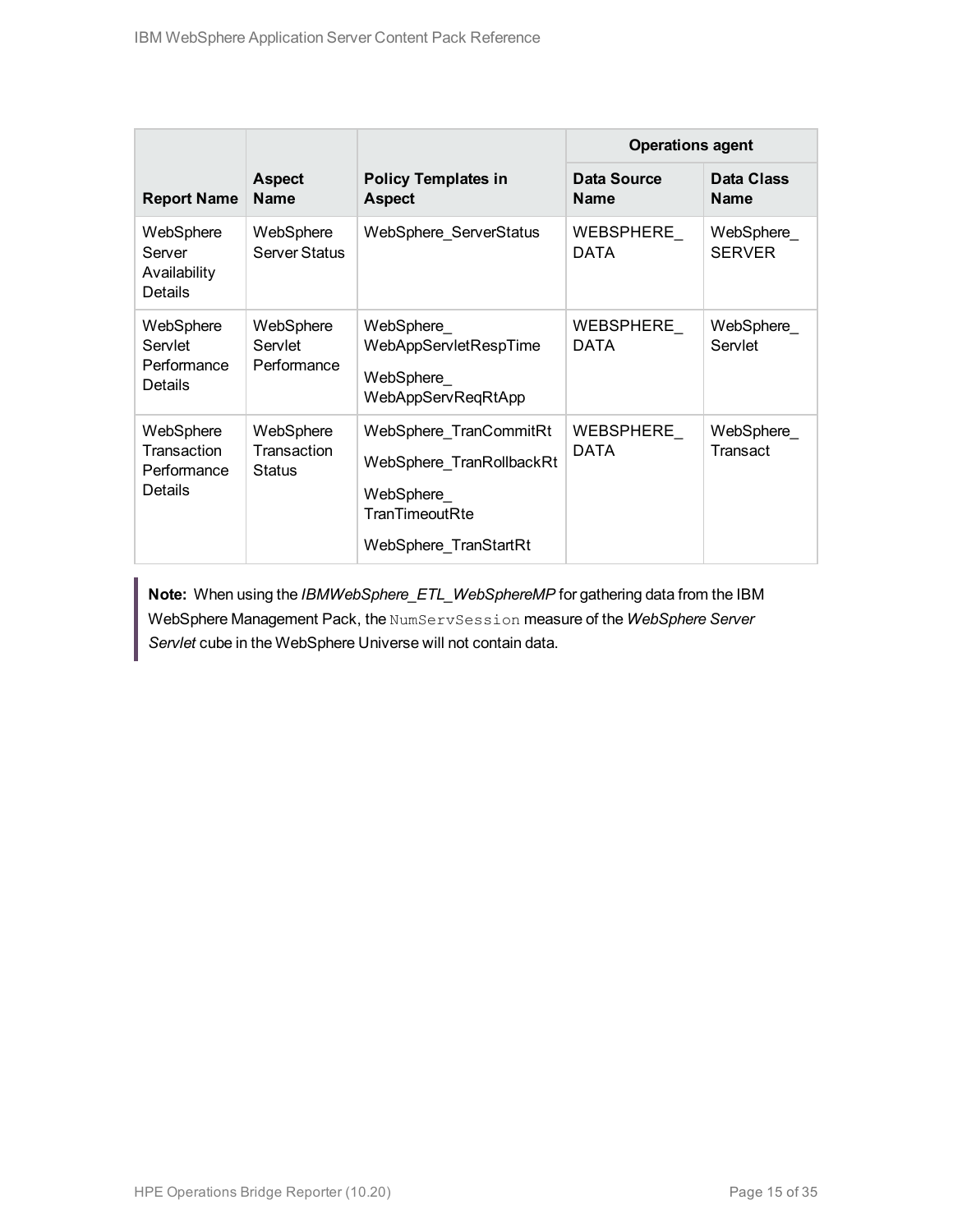## <span id="page-15-0"></span>Deploy Topology Views

To configure HPE OBR to collect domain-specific data, you need to deploy the topology views for IBM WebSphere Application Server Content Pack. These topology views contain specific CI attributes that IBM WebSphere Application Server Content Pack uses to collect the relevant data.

<span id="page-15-1"></span>**Note:** The following deployment of topology views in BSM server is applicable only if the topology source is RTSM.

## List of Content Pack and Topology Views to Deploy

| The following table lists the topology views to deploy for IBM WebSphere Application Server Content |  |
|-----------------------------------------------------------------------------------------------------|--|
| Pack:                                                                                               |  |

| <b>Content Pack</b>                               | <b>View Name</b>                                 | Location                                                                                                                                                                                                  |
|---------------------------------------------------|--------------------------------------------------|-----------------------------------------------------------------------------------------------------------------------------------------------------------------------------------------------------------|
| <b>On Windows</b>                                 |                                                  |                                                                                                                                                                                                           |
| <b>IBM WebSphere</b><br><b>Application Server</b> | J2EEApplication.zip<br>J2EEApplication<br>OM.zip | For OM/SPI: %PMDB<br>HOME%\packages\ApplicationServer\ETL<br>AppSrvrWBS_WBSSPI.ap\source\cmdb_views<br><b>For OMi/MP: %PMDB</b><br>HOME%\packages\ApplicationServer\ETL                                   |
|                                                   |                                                  | AppSrvrWBS_WBSMP.ap\source\cmdb_views                                                                                                                                                                     |
| <b>On Linux</b>                                   |                                                  |                                                                                                                                                                                                           |
| <b>IBM WebSphere</b><br><b>Application Server</b> | J2EEApplication.zip<br>J2EEApplication<br>OM.zip | For OM/SPI: \$PMDB HOME/<br>packages/ApplicationServer/ETL<br>AppSrvrWBS_WBSSPI.ap/source/cmdb_views<br>For OMi/MP:\$PMDB<br>HOME/packages/ApplicationServer/ETL<br>AppSrvrWBS WBSMP.ap/source/cmdb views |

### <span id="page-15-2"></span>BSM Server

To deploy the topology model views for the IBM WebSphere Application Server Content Pack, follow these steps: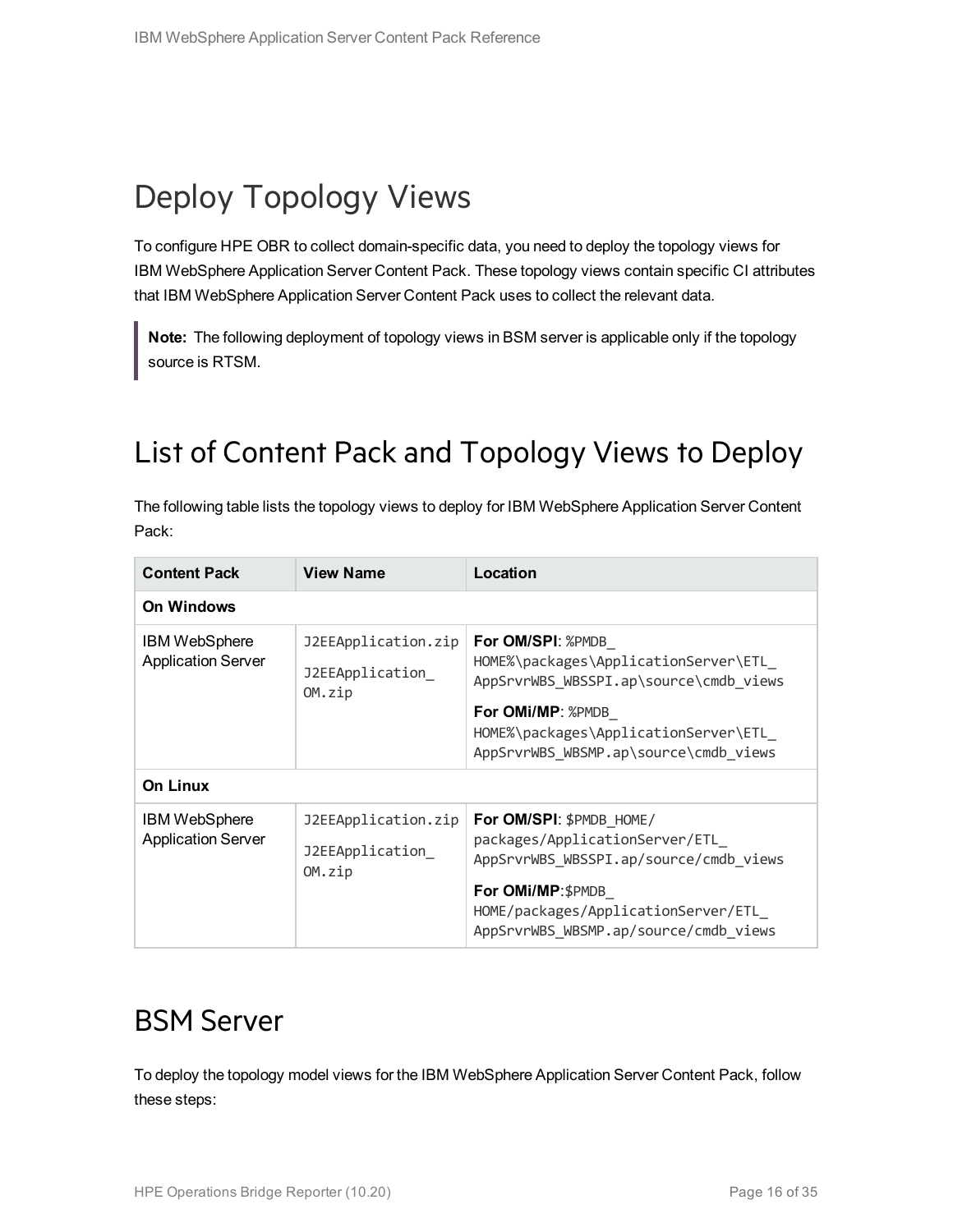1. In the web browser, type the following URL:

http://*<BSM system FQDN>*/bsm

where, *<BSM system FQDN>* is the FQDN of the BSM server.

**Note:** You can launch the BSM server from a system where HPE OBR is installed or any other local system. If you are launching from local system, ensure that you browse to the location mentioned in List of Content Pack and [Topology](#page-15-1) Views to Deploy and copy the required views to your local system.

The Business Service Management Login page appears.

- 2. Type the login name and password and click **Log In**. The Business Service Management Site Map appears.
- 3. Click **Administration > RTSM Administration**. The RTSM Administration page appears.



4. Click **Administration > Package Manager**. The Package Manager page appears.

| Business Service Management - RTSM Administration<br>$\omega$ |                                                     |                           |           | <b>Full Screen View</b>             | User: administrator | Logout            |
|---------------------------------------------------------------|-----------------------------------------------------|---------------------------|-----------|-------------------------------------|---------------------|-------------------|
| ♦<br><b>MyBSM</b><br>G)<br>$\mathbf{r}$                       | Applications $\blacktriangleright$<br>Admin $\star$ | Help $\blacktriangledown$ | Site Map  |                                     |                     |                   |
| Administration > Package Manager                              |                                                     |                           |           |                                     |                     |                   |
| Modeling                                                      | <b>Data Flow Management</b>                         | Administration            |           |                                     |                     | ○○■               |
| Tools -<br>$View -$                                           |                                                     |                           |           |                                     |                     |                   |
| 一顿<br>自<br>$*$ $\alpha$ $\alpha$                              | $\alpha$<br>0                                       | $\sqrt{ }$<br>¢           | <b>WE</b> |                                     |                     |                   |
| ≐ Package Name                                                | Category                                            | Readme                    | Vers      | <b>Description</b>                  |                     |                   |
| Active Directory                                              | Applications                                        | Readme                    | 11.0      | Active Directory topology discovery |                     | <b>CONTRACTOR</b> |
| AlertsModel<br>l a                                            |                                                     |                           |           |                                     |                     | E                 |
| AlertsTals<br>L.                                              | Alerts                                              |                           | 8.0       |                                     |                     |                   |
|                                                               |                                                     |                           |           |                                     |                     |                   |

5. Click the **Deploy Packages to Server (from local disk)** icon. The **Deploy Package to Server** dialog box appears.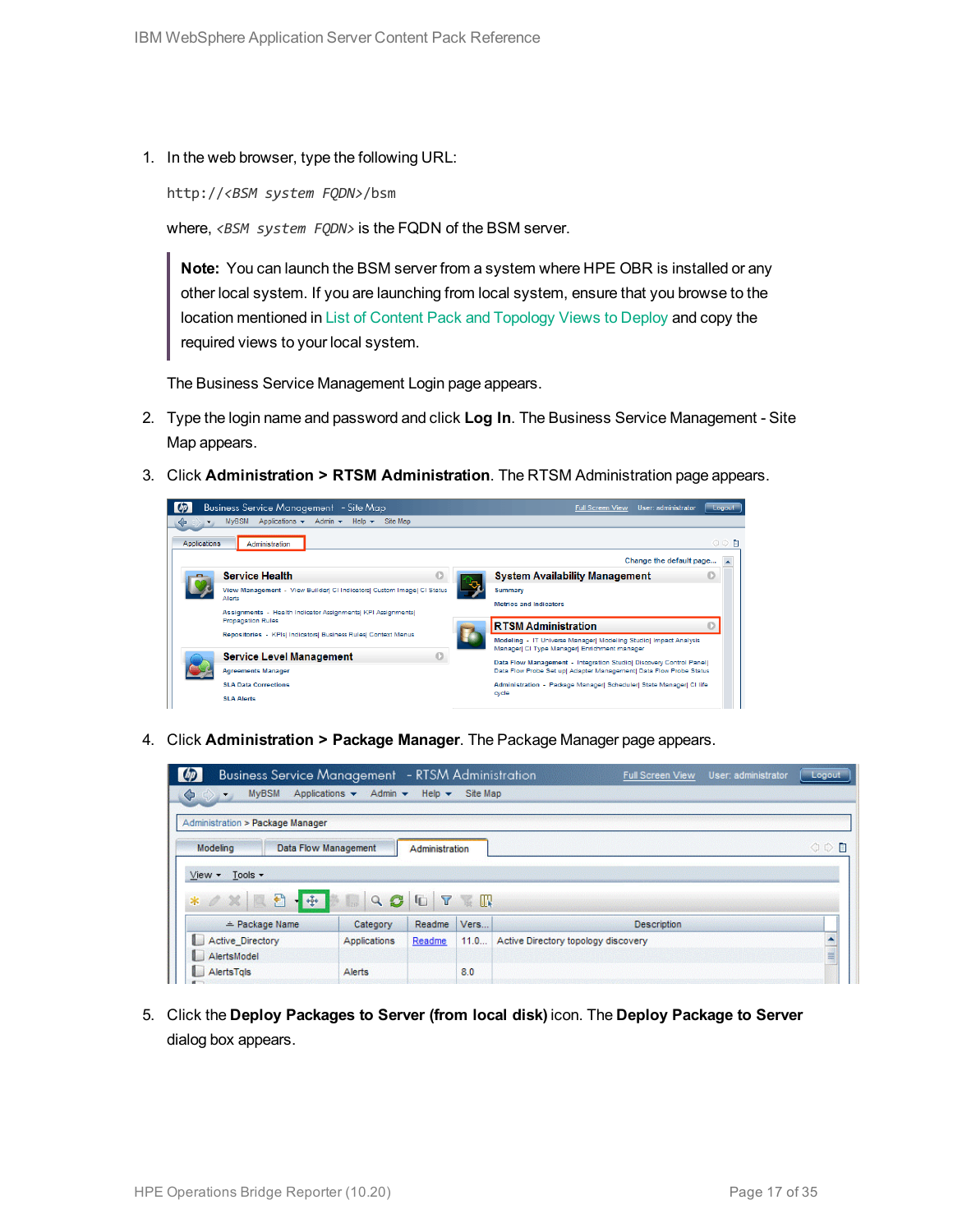| Administration > Package Manager         |                                                                                                                                                  |
|------------------------------------------|--------------------------------------------------------------------------------------------------------------------------------------------------|
| Modeling                                 | Data Flow Management<br>Administration                                                                                                           |
|                                          |                                                                                                                                                  |
| Tools $\overline{\phantom{a}}$<br>View - |                                                                                                                                                  |
| $\alpha \times \alpha$<br>÷              | 圃<br>$Q \n  Q \n  Q \n  Q \n  Q \n  Q \n  Q \n  Q \n  Q \n  Q \n  Q \n  Q \n  Q \n  Q \n  Q \n  Q \n  Q \n  Q \n  Q \n  Q \n  Q \n  Q \n  Q-?W.$ |
|                                          | Deploy Packages to Server (from local disk)                                                                                                      |
| Active Directory                         |                                                                                                                                                  |
| H<br><b>AlertsModel</b>                  |                                                                                                                                                  |
| AlertsTals                               |                                                                                                                                                  |

6. Click the **Add** icon.

| <b>Deploy Packages to Server</b>            |  |
|---------------------------------------------|--|
| Choose the package zip files to be deployed |  |
| Package(zip)                                |  |
|                                             |  |

The **Deploy Package to Server (from local disk)** dialog box appears.

7. Browse to the location of the Content Pack zip files, select the required files, and then click **Open**.

You can view and select the TQL and ODB views that you want to deploy under **Select the resources you want to deploy** in the **Deploy Package to Server (from local disk)** dialog box. Ensure that all the files are selected.

8. Click **Deploy** to deploy the Content Pack views.

<span id="page-17-0"></span>You have successfully deployed the Content Packs views based on the type of deployment scenario selected for HPE OBR.

### OMi 10 Server

To deploy the topology model views for the IBM WebSphere Application Server Content Pack in the OMi 10 server, follow these steps:

1. In the web browser, type the following URL:

http://*<OMi system FQDN>*/omi

where, *<OMi system FQDN>* is the FQDN of the OMi server.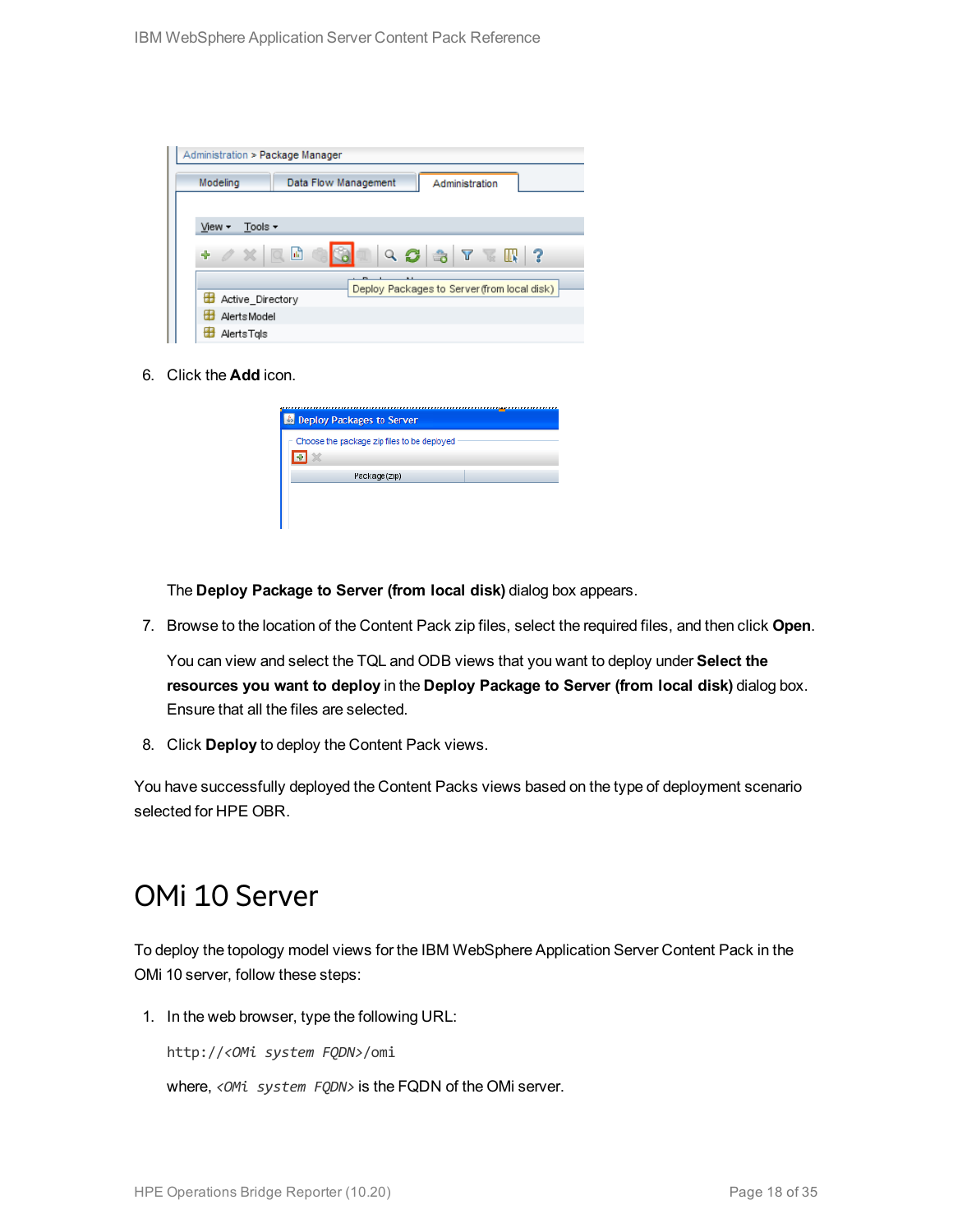**Note:** You can launch the OMi server from a system where HPE OBR is installed or any other local system. If you are launching from local system, ensure that you browse to the location mentioned in List of Content Pack and [Topology](#page-15-1) Views to Deploy and copy the required views to your local system.

The Operations Manager i Login page appears.

- 2. Type the login name and password and click **Log In**. The Operations Manager i Workspace page appears.
- 3. Click **Administration > RTSM Administration > Package Manager**.

| <b>Operations Manager i</b><br>Workspaces $\smile$                        | Administration $\sim$                         | Q search for menu items |                                                               | $\Delta$ admin $\sim$ | $\Omega$ |
|---------------------------------------------------------------------------|-----------------------------------------------|-------------------------|---------------------------------------------------------------|-----------------------|----------|
| Workspaces > My Workspace                                                 |                                               |                         |                                                               | V.<br>$E =$           |          |
| 360° View x                                                               | > Event Processing<br>łФ                      |                         |                                                               |                       |          |
| Hierarchy                                                                 |                                               |                         |                                                               |                       |          |
| Þ<br>EUM_BSMR<br>$\checkmark$<br>Y<br>[Select a Filter]<br>$\overline{Y}$ | ô<br>> Service Health                         |                         |                                                               |                       |          |
| Name                                                                      | $\sim$ RTSM Administration                    |                         |                                                               |                       |          |
| E EUM_BSMR                                                                | <b>Modeling</b><br><b>IT Universe Manager</b> |                         | <b>Data Flow Management</b><br><b>Reconciliation Priority</b> |                       |          |
| $\boxed{0}$ 1                                                             | <b>Modeling Studio</b>                        |                         | <b>Integration Studio</b>                                     |                       |          |
| U<br>16.55.245.42                                                         | <b>Impact Analysis Manager</b>                |                         | <b>Discovery Control Panel</b>                                |                       |          |
| $\bullet$ 16.59.1.1 - 16.59.50.255                                        | <b>CI Type Manager</b><br>Enrichment manager  |                         | <b>Data Flow Probe Setup</b><br><b>Adapter Management</b>     |                       |          |
| $\bigotimes$ 16.59.101.1 - 16.59.150.255                                  |                                               |                         | <b>Data Flow Probe Status</b>                                 |                       |          |
|                                                                           | <b>Administration</b>                         |                         |                                                               |                       |          |
| $\bigcirc$ 16.59.42.70 - 16.59.42.70                                      | <b>Package Manager</b><br>Scheduler           |                         |                                                               |                       |          |
| $\bigotimes$ 16.59.51.1 - 16.59.100.255                                   | <b>State Manager</b>                          | Package Manager         |                                                               |                       |          |
| 16.59.67.149<br>▄                                                         | <b>CI Life Cycle</b>                          |                         |                                                               |                       |          |
| $\left[ \bigcirc \right]$ 2                                               |                                               |                         |                                                               |                       |          |
| $\Theta$ 4                                                                | Ö<br>> Setup and Maintenance                  |                         |                                                               |                       |          |
| Active                                                                    | $\angle$ Users<br>я                           |                         |                                                               |                       |          |

The Package Manager page appears.

4. Click the **Deploy Packages to Server (from local disk)** icon. The **Deploy Package to Server** dialog box appears.

| <b>Operations Manager i</b>                                             | Workspaces $\sim$ |        | Administration $\sim$ |          | Q search for menu items             | $\rightarrow$ admin $\sim$ | $\bullet$ |  |
|-------------------------------------------------------------------------|-------------------|--------|-----------------------|----------|-------------------------------------|----------------------------|-----------|--|
| Administration > RTSM Administration > Administration > Package Manager |                   |        |                       |          |                                     |                            |           |  |
| View - Tools - Help -                                                   |                   |        |                       |          |                                     |                            |           |  |
|                                                                         |                   |        |                       |          |                                     |                            |           |  |
| ≐ Package N Deploy packages to server (from local disk)                 |                   | Readme | Version               | Build Nu | <b>Description</b>                  |                            |           |  |
| Active_Directory                                                        | Applications      | Readme | 13.0-1179             | 1179     | Active Directory topology discovery |                            |           |  |
| AlertsModel                                                             |                   |        |                       |          |                                     |                            |           |  |
| AlertsTals                                                              | Alerts            |        | 8.0                   |          |                                     |                            |           |  |

5. Click the **Add** icon.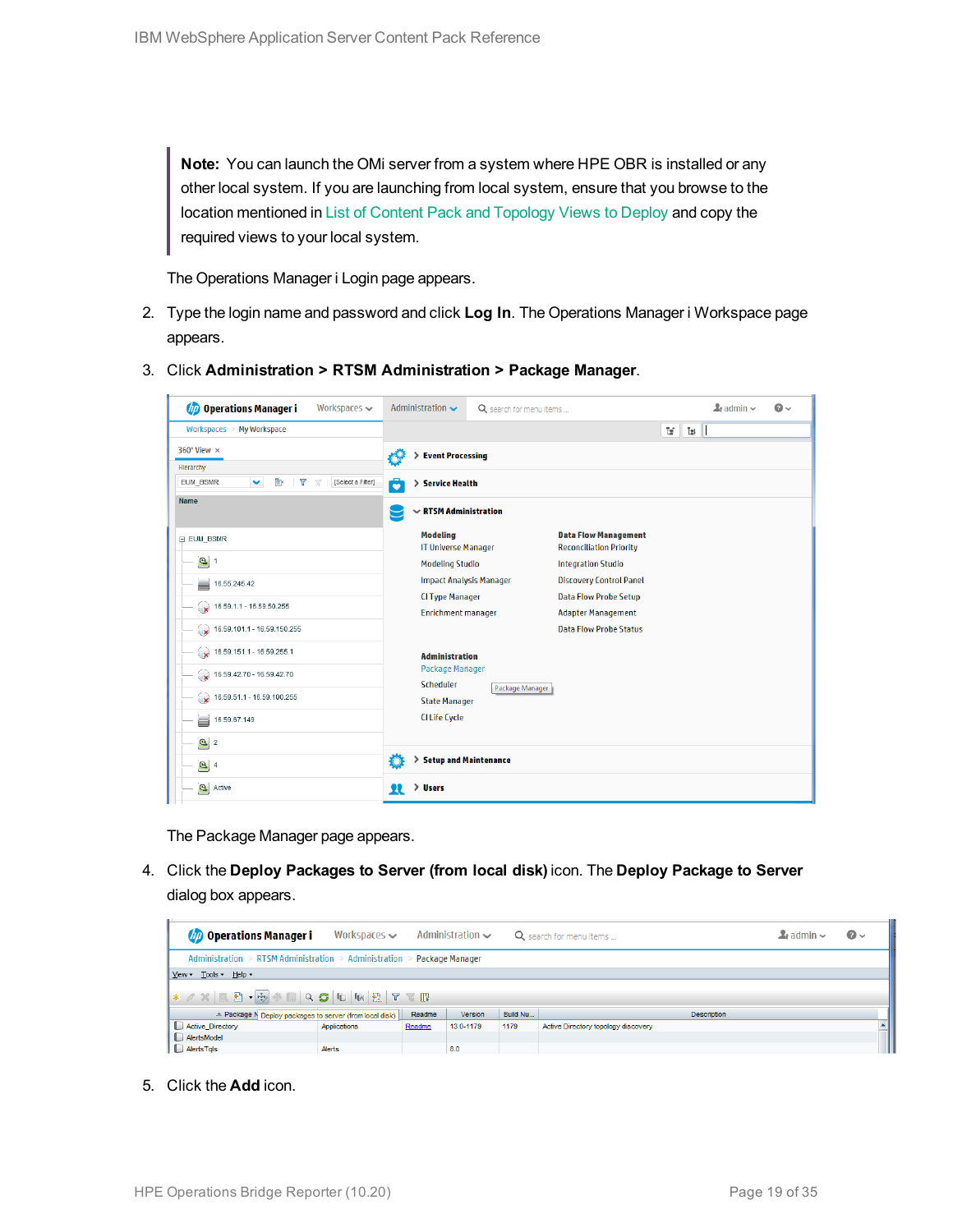| Deploy Packages to Server                   |        | $\overline{\mathbf{x}}$ |
|---------------------------------------------|--------|-------------------------|
| Choose the package zip files to be deployed |        |                         |
| 臺<br>$\chi$                                 |        |                         |
| Package(zip)<br>Add                         | Path   |                         |
|                                             |        |                         |
|                                             |        |                         |
|                                             |        |                         |
|                                             |        |                         |
|                                             |        |                         |
| Select the resources you want to deploy     |        |                         |
| 名马路                                         |        |                         |
|                                             |        |                         |
|                                             |        |                         |
|                                             |        |                         |
|                                             |        |                         |
|                                             |        |                         |
|                                             |        |                         |
|                                             |        |                         |
|                                             | Deploy | Cancel                  |

The **Deploy Package to Server (from local disk)** dialog box appears.

6. Browse to the location of the Content Pack zip files, select the required files, and then click **Open**.

You can view and select the TQL and ODB views that you want to deploy under **Select the resources you want to deploy** in the **Deploy Package to Server (from local disk)** dialog box. Ensure that all the files are selected.

7. Click **Deploy** to deploy the Content Pack views.

You have successfully deployed the Content Packs views based on the type of deployment scenario selected for HPE OBR.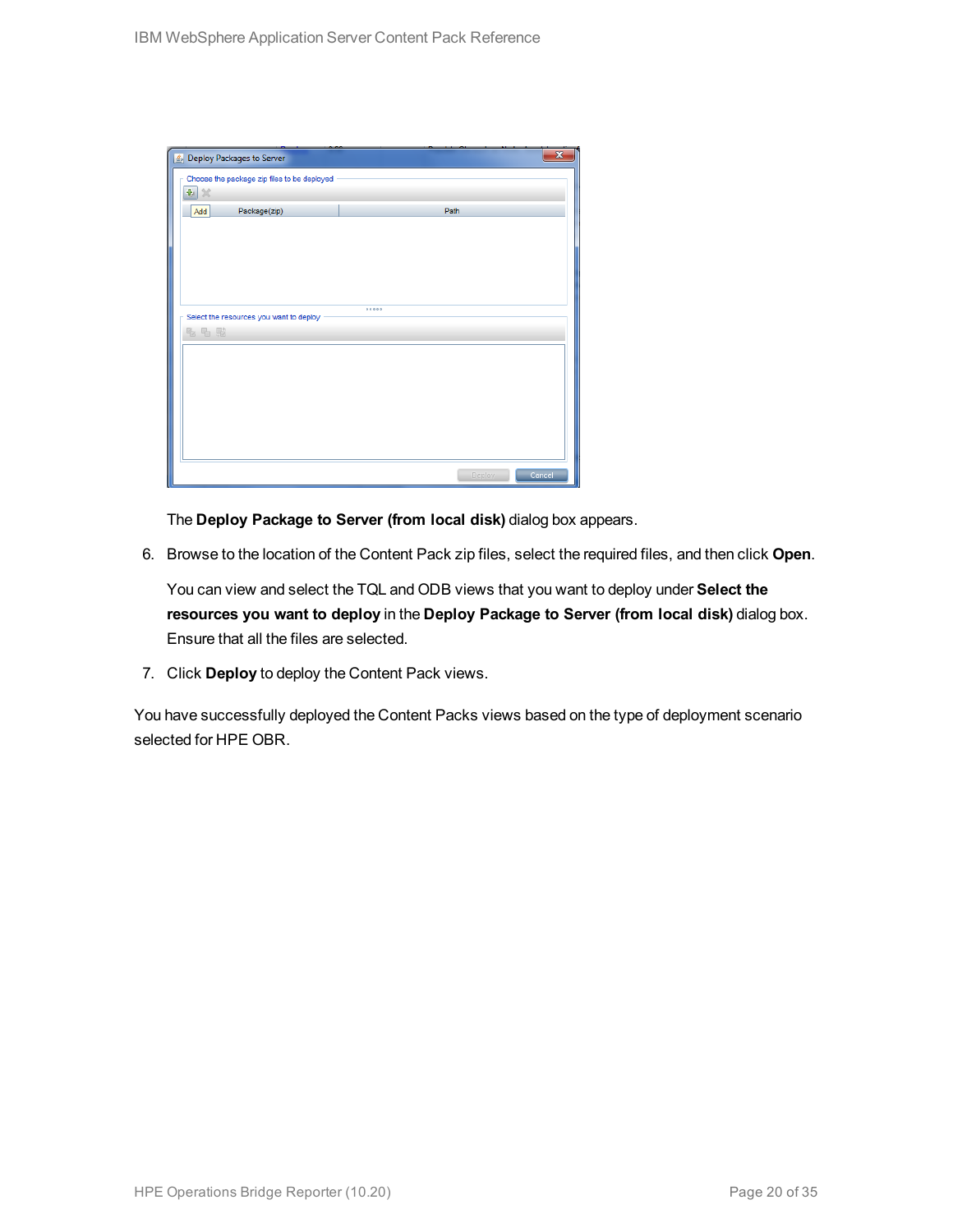## <span id="page-20-0"></span>Install the Content Pack

<span id="page-20-1"></span>Before you begin to install the Content Packs, check the availability and integrity of the data sources.

### Check Availability and Integrity of Data Sources

HPE OBR has Data Source Readiness Check tool that enables you to check the availability and integrity of RTSM and PA data sources before installing Content Packs. The tool is available on Windows and Linux operating systems. You can check the data source readiness using the property file or by database.

#### **Check Data Source Related to RTSM**

To check the availability and integrity of data source related to RTSM, follow these steps:

- 1. Log on to the HPE OBR system.
- 2. Before you check the data source readiness, ensure the following:
	- a. The **dscheck** folder is available in PMDB\_HOME.
	- b. The dscheckRTSM.sh script is available in %PMDB\_HOME%\dscheck\bin (**On Windows**) and \$PMDB\_HOME/dscheck/bin (**On Linux**).
	- c. Property file is created with the following entries:
		- ## RTSM DB connection properties
		- rtsm.hostname=<*hostname*>
		- rtsm.username=<*username*>
		- rtsm.password=<*password*>

rtsm.port=<*port*>

- 3. To check the data source readiness, run the following command in the command prompt:
	- a. cd {PMDB\_HOME}/dscheck/bin
	- b. Check the data source readiness using:
		- i. **Property file**:

```
dscheckRTSM.sh -propFile <File_Path>/<property_file>
```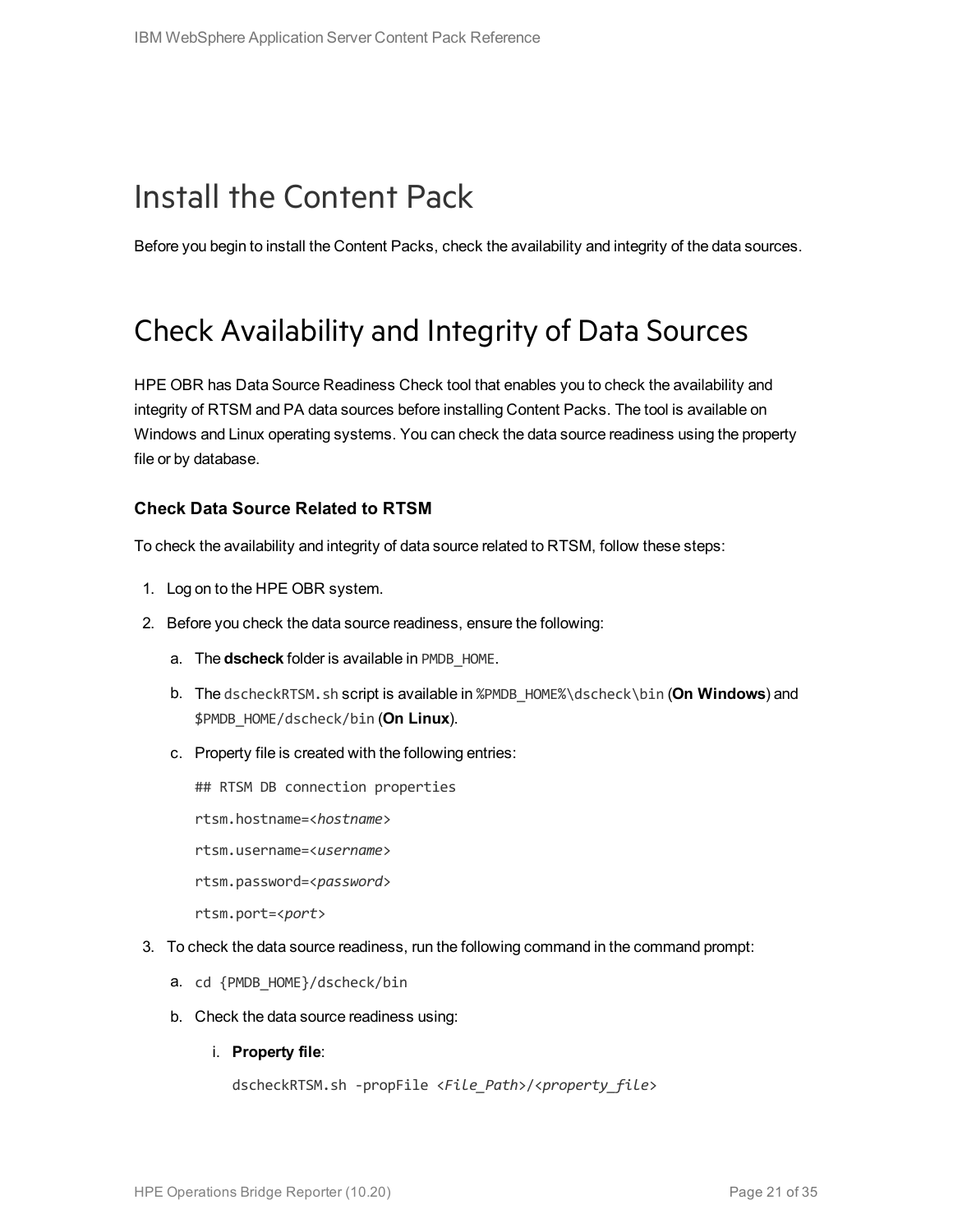where,  $\langle$ File Path> is the path where property file is created.

<*property\_file*> is the name of the RTSM property file. For example, rtsm.prp.

ii. **Database**:

./dscheckRTSM.sh

You can open the .html file created in **dscheck** folder to check the availability and integrity of the RTSM data source.

| <b>Status Summary</b>            |                                   |                            |                                    |                              |                                           |                                           |                                            |
|----------------------------------|-----------------------------------|----------------------------|------------------------------------|------------------------------|-------------------------------------------|-------------------------------------------|--------------------------------------------|
| <b>BSM/OMi</b><br><b>Version</b> | <b>Host Name</b>                  |                            | <b>Connection</b><br><b>Status</b> | <b>View</b><br><b>Status</b> | <b>Mandatory CI Type</b><br><b>Status</b> | <b>Mandatory CI<br/>Attributes Status</b> | <b>Number of</b><br><b>Duplicate Nodes</b> |
| Unknown                          | IWFVM02277.hpswlabs.adapps.hp.com |                            | Ø                                  | Ø                            | 0                                         | Ø                                         | $\bullet$                                  |
|                                  |                                   |                            |                                    |                              |                                           |                                           |                                            |
|                                  |                                   |                            |                                    |                              |                                           |                                           |                                            |
| <b>Select Views:</b>             |                                   |                            |                                    |                              |                                           |                                           |                                            |
| Not available in RTSM            |                                   | Missing Mandatory CI Types |                                    |                              | Missing Mandatory CI Attributes           |                                           |                                            |
|                                  |                                   |                            |                                    |                              |                                           |                                           |                                            |
| <b>View Summary</b>              |                                   |                            |                                    |                              |                                           |                                           |                                            |
|                                  |                                   |                            |                                    |                              |                                           |                                           |                                            |
| <b>View Name</b>                 |                                   | <b>Available in</b>        | <b>Mandatory CI</b>                |                              | <b>Mandatory CI</b>                       |                                           |                                            |
|                                  |                                   | RTSM?                      | <b>Types Missing</b>               |                              | <b>Attributes</b><br><b>Missing</b>       |                                           |                                            |
| SM_PA                            |                                   | Yes:                       |                                    |                              | z                                         |                                           |                                            |
| SM SiS BusinessView              |                                   | Yes:                       |                                    |                              | $\blacksquare$                            |                                           |                                            |
| Exchange Site View               |                                   | Yes                        |                                    |                              |                                           |                                           |                                            |
| J2EE_Deployment                  |                                   | Yes:                       |                                    |                              |                                           |                                           |                                            |
| SM_HyperV_BusinessView           |                                   | Yes:                       |                                    |                              | 3 <sup>1</sup>                            |                                           |                                            |
| SM_SiS_Server                    |                                   | Yes                        |                                    |                              |                                           |                                           |                                            |
| SM Sol Zones                     |                                   | Yes.                       |                                    |                              |                                           |                                           |                                            |
| <b>ORA</b> Deployment            |                                   | Yes                        |                                    |                              |                                           |                                           |                                            |
| MSSQL BusinessView               |                                   | Yes                        |                                    |                              |                                           |                                           |                                            |
| <b>ORA BusinessView</b>          |                                   | Yes:                       |                                    |                              |                                           |                                           |                                            |
|                                  | SM_Sol_Zones_BusinessView         | Yes.                       |                                    |                              | 12 <sub>1</sub>                           |                                           |                                            |
| <b>SHR_Network</b>               |                                   | <b>Yes</b>                 |                                    |                              |                                           |                                           |                                            |
| <b>SM_LPAR</b>                   |                                   | Yes:                       |                                    |                              |                                           |                                           |                                            |
| SM SiS                           |                                   | Yes:                       |                                    |                              |                                           |                                           |                                            |

The file displays the following information:

- i. Server status
- ii. Configuration details
- iii. Views available in RTSM
- iv. Mandatory CI types missing in the view
- v. Mandatory CI attributes missing with the CI type

#### **Check Data Source Related to PA**

To check the availability and integrity of data source related to PA, follow these steps:

- 1. Log on to the HPE OBR system.
- 2. Before you check the data source readiness, ensure the following:
	- a. The **dscheck** folder is available in PMDB\_HOME.
	- b. The dscheckPA.sh script is available in %PMDB\_HOME%\dscheck\bin (**On Windows**) and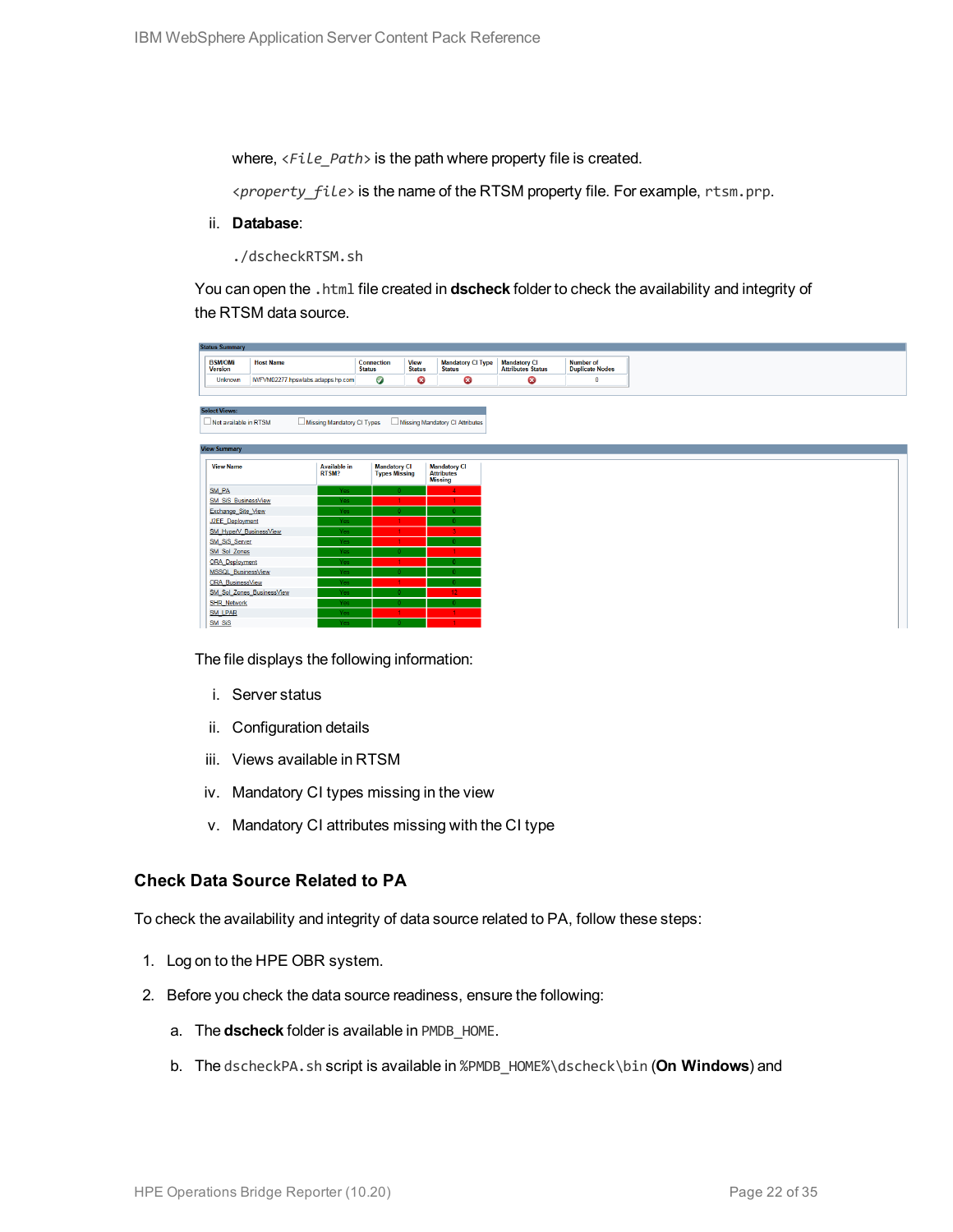\$PMDB\_HOME/dscheck/bin (**On Linux**).

- c. Property file with the entries of PA nodes is created.
- 3. To check the data source readiness, run the following command in the command prompt:
	- a. cd {PMDB\_HOME}/dscheck/bin
	- b. Check the data source readiness using:
		- i. **Property file**:

dscheckPA.sh -propFile <*File\_Path*>/<*property\_file*>

where,  $\langle$ File\_Path> is the path where property files is created.

<*property\_file*> is the name of the PA property file. For example, pa.prp.

- ii. **Database**:
	- ./dscheckPA.sh

You can open the .html file created in **dscheck** folder to check the availability and integrity of the PA data source.

| <b>Node Status Summary</b> |                           |             |                       |             |                             |                                 |                        |               |                 |  |
|----------------------------|---------------------------|-------------|-----------------------|-------------|-----------------------------|---------------------------------|------------------------|---------------|-----------------|--|
| <b>Total</b>               | <b>Not Reachable</b>      |             | <b>Policy Missing</b> |             |                             | Data not logged for last 2 days | <b>DSi/CODA Status</b> |               |                 |  |
| ┚                          | $\mathbf 0$               |             |                       | ┚           |                             |                                 |                        |               |                 |  |
|                            |                           |             |                       |             |                             |                                 |                        |               |                 |  |
|                            |                           |             |                       |             |                             |                                 |                        |               |                 |  |
| <b>Select any</b>          |                           |             |                       |             |                             |                                 |                        |               |                 |  |
| Node Name:                 |                           |             |                       |             | Domains: -- Select All -- V |                                 |                        |               |                 |  |
|                            |                           |             |                       |             |                             |                                 |                        |               |                 |  |
| <b>Node Status</b>         |                           |             |                       |             |                             |                                 |                        |               |                 |  |
|                            |                           |             |                       |             |                             |                                 |                        |               |                 |  |
| <b>Node Name</b>           |                           | <b>ICMP</b> | <b>BBC</b>            | <b>CODA</b> | <b>Agent Version</b>        | <b>Last Log Time</b>            | Number                 | <b>Domain</b> | <b>DSi/CODA</b> |  |
|                            |                           | ping        | ping                  | ping        |                             |                                 | of<br><b>Missing</b>   |               |                 |  |
|                            |                           |             |                       |             |                             |                                 | <b>Policies</b>        |               |                 |  |
|                            | IWFMVS017.HPSWLABS.HP.COM | $\bullet$   | ణ                     | $\bullet$   | 11.11.025                   | 09/28/15 13:38:00               | 1                      |               | 0               |  |

The file displays the following information:

- i. Node status summary
- ii. Node status

### <span id="page-22-0"></span>Selecting the Content Pack Components

A typical Content Pack consists of three components - the Domain, Extraction Transformation Loading (ETL), and Application components.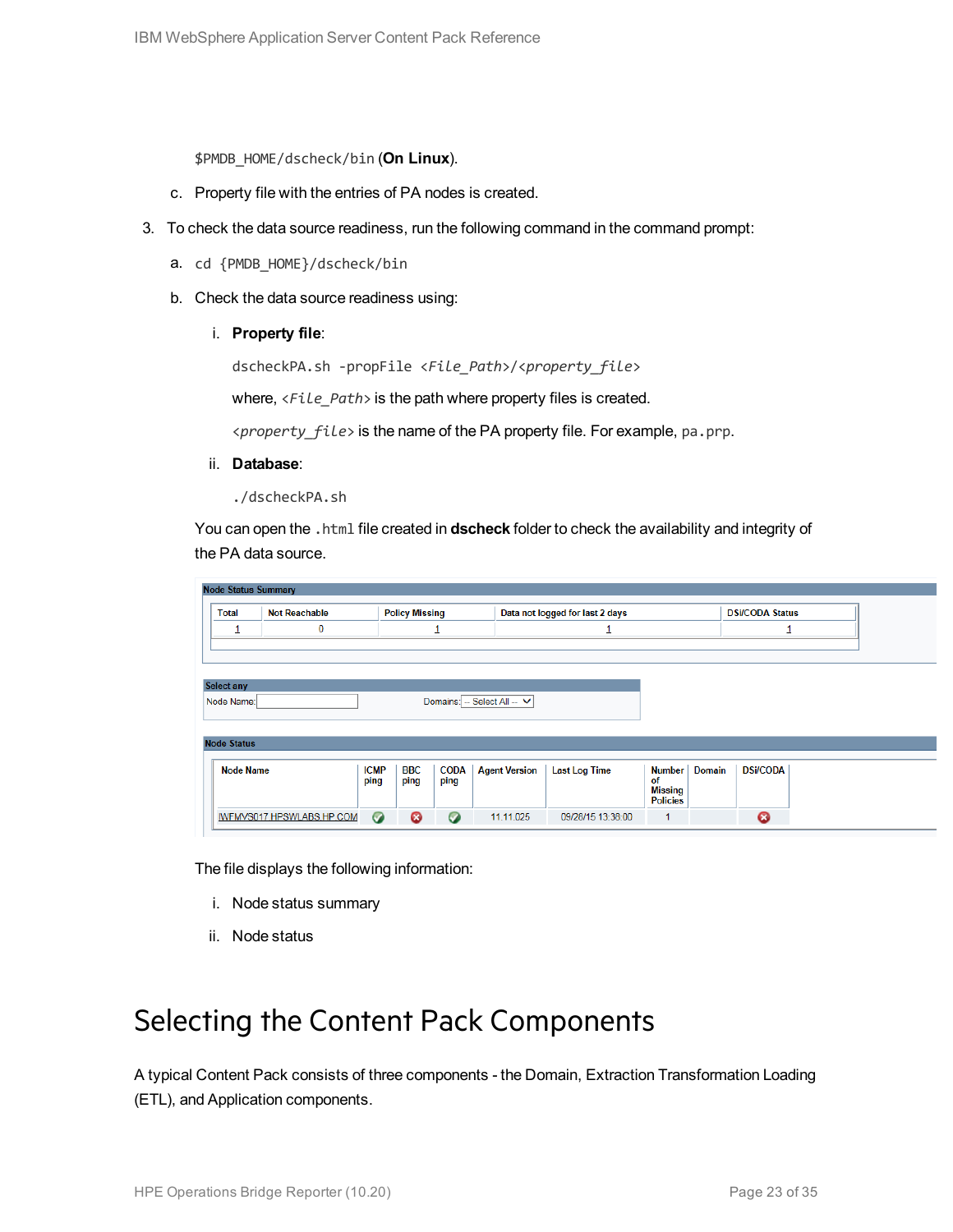

#### The following figure shows the typical data flow between the components of the Content Pack:

- **Domain component**: The Domain or Core Domain component defines the data model for a particular Content Pack. It contains the rules for generating the relational schema. It also contains the data processing rules, including a set of standard pre-aggregation rules, for processing data into the database. The Domain component can include the commonly-used dimensions and cubes, which can be leveraged by one or more Report Content Pack components. The Domain Content Pack component does not depend on the configured topology source or the data source from where you want to collect data.
- <sup>l</sup> **ETL (Extract, Transform, and Load) component**: The ETL Content Pack component defines the collection policies and the transformation, reconciliation, and staging rules. It also provides the data processing rules that define the order of execution of the data processing steps.

A single data source app.lication can have multiple ETL components. For example, you can have one ETL component for each virtualization technology supported in Performance Agent such as Oracle Solaris Zones, VMware, IBM LPAR, and Microsoft HyperV. The ETL component can be dependent on one or more Domain components. In addition, you can have multiple ETL components feeding data into the same Domain component.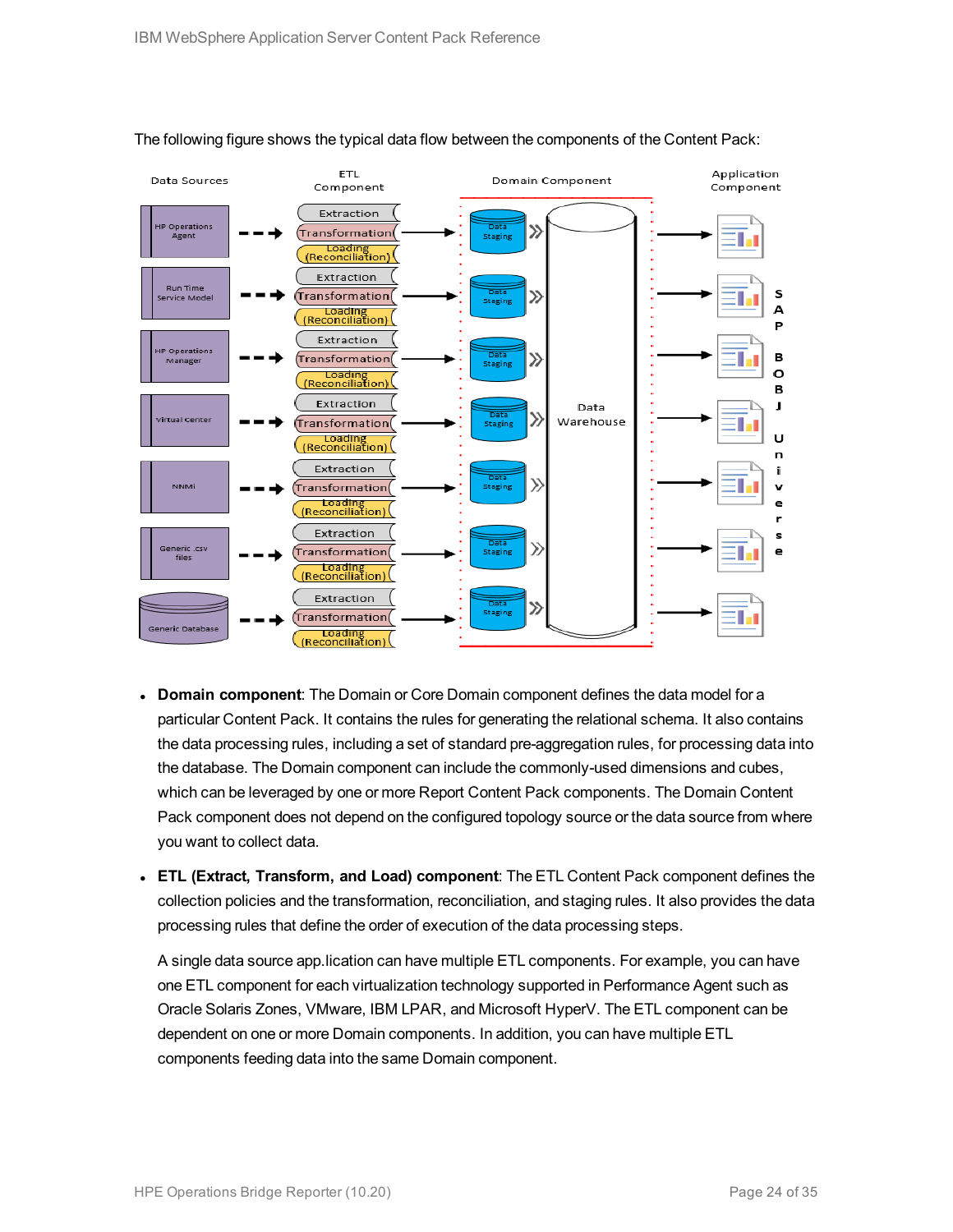The ETL Content Pack component is data source dependent. Therefore, for a particular domain, each data source application has a separate ETL Content Pack component. For example, if you want to collect system performance data from the HP Operations Agent, you must install the SysPerf\_ETL\_PerformanceAgent component. If you want to collect system performance data from HP SiteScope, you must install either SysPerf\_ETL\_SiS\_API (sourcing data logged in API) or SysPerf ETL SiS DB (sourcing data logged in BSM Profile database).

**Note:** If you have installed IBM WebSphere SPI ETL already and are migrating from OM to OMi10 or upgrading to latest OMi Management Pack for WebSphere, uninstall the IBM WebSphere SPI ETL and deploy the latest IBM WebSphere MP ETL.

**• Application component**: The Application Content Pack component defines the applicationspecific aggregation rules, business views, SAP BOBJ universes, and the reports for a particular domain. Report components can be dependent on one or more Domain components. This component also provides the flexibility to extend the data model that is defined in one or more Domain components.

The list of Content Pack components that you can install depends on the topology source that you configured during the post-install configuration phase of the installation. Once the topology source is configured, the Content Pack Deployment page filters the list of Content Pack components to display only those components that can be installed in the supported deployment scenario. For example, if RTSM is the configured topology source, the Content Pack Deployment page only displays those components that can be installed in the SaOB and APM deployment scenarios.

### <span id="page-24-0"></span>Install the Content Pack

To install the required IBM WebSphere Application Server Content Pack, follow these steps:

1. Launch the Administration Console in a web browser using the following URL:

http://*<OBR\_Server\_FQDN>*:21411

2. In the Administration Console, click **Content Pack Deployment**. The Content Pack Deployment page is displayed.

To install this Content Pack and to generate reports on data from OM, BSM, or OMi, make the following selections: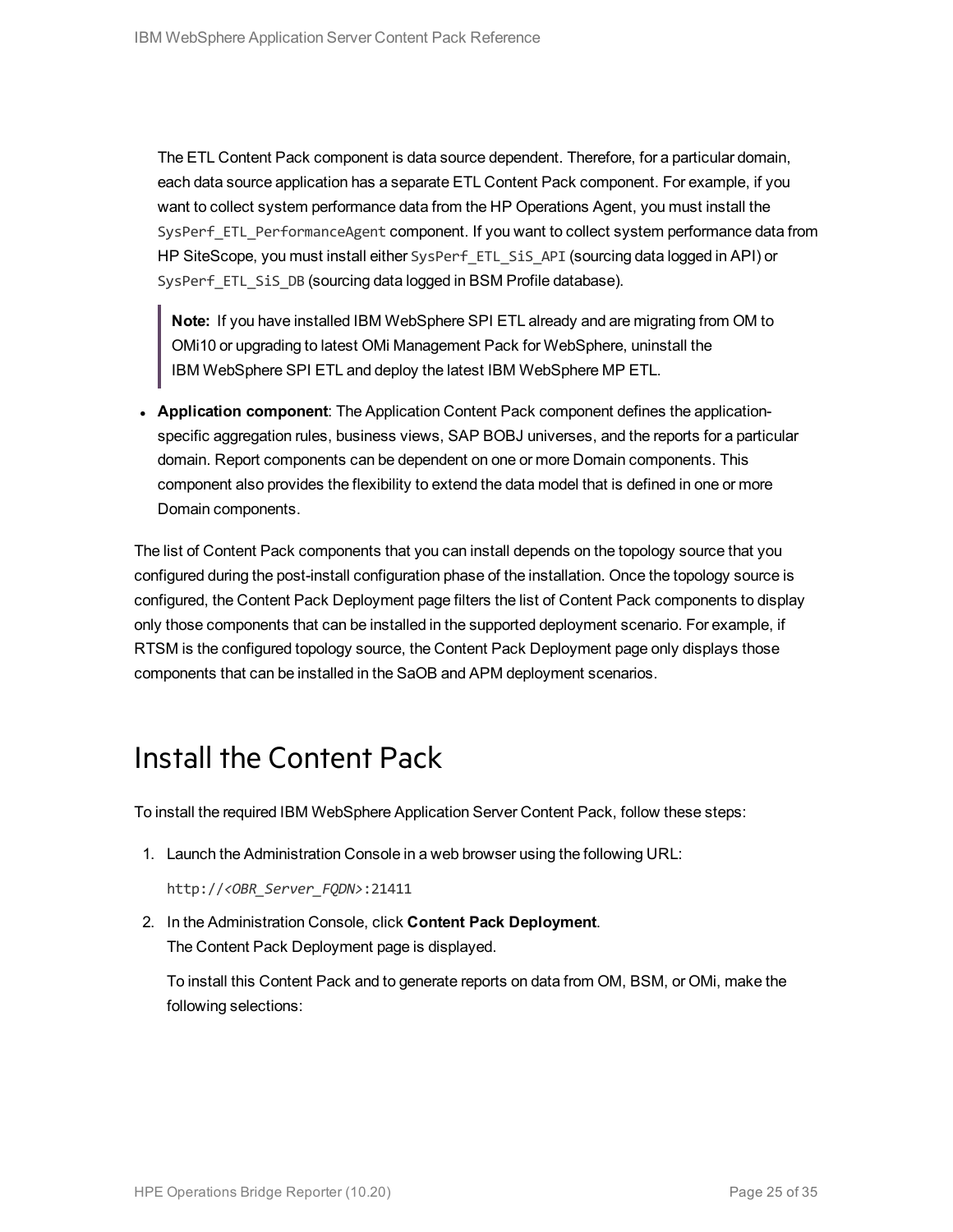- o IBMWebSphere ETL WebSphereSPI<sup>1</sup>
- o IBMWebSphere ETL WebSphereMP<sup>2</sup>
- <sup>o</sup> IBMWebSphere\_Domain
- <sup>o</sup> IBMWebSphere\_Reports

**Tip:** Install the following dependent Content Packs (and their components) along with this Content Pack for it to function:

- <sup>o</sup> Core
	- Core\_Domain
	- Core Domain AppServer
- <sup>o</sup> Operations Manager
	- OprEvent\_Domain\_Reports
- <sup>o</sup> System Performance
	- SysPerf Domain

**Note:** The dependent domain content pack get selected automatically, you have to select only the ETLs based on the topology source.

3. Click **Install / Upgrade** to install the Content Packs.

An Installation Started status appears in the **Status** column for Content Pack that is currently being installed. The Content Pack Deployment page automatically refreshes itself to display the updated status. Once the installation completes, an Installation Successful status appears. If the installation fails, an Installation Failed status appears.

**Note:** The timer service will be stopped automatically during install/uninstall/upgrade operation and will be started once operation is complete.

4. Click icon in the **Status** column for more information about the installation process. The Content Pack Component Status History window is displayed. It displays the details of the current and historical status of that Content Pack component's installation.

<sup>1</sup>Use IBMWebSphere\_ETL\_WebSphereSPI to gather data from OM Smart Plug-in for WebSphere. 2Use IBMWebSphere\_ETL\_WebSphereMP to gather data from OMi Management Pack for WebSphere.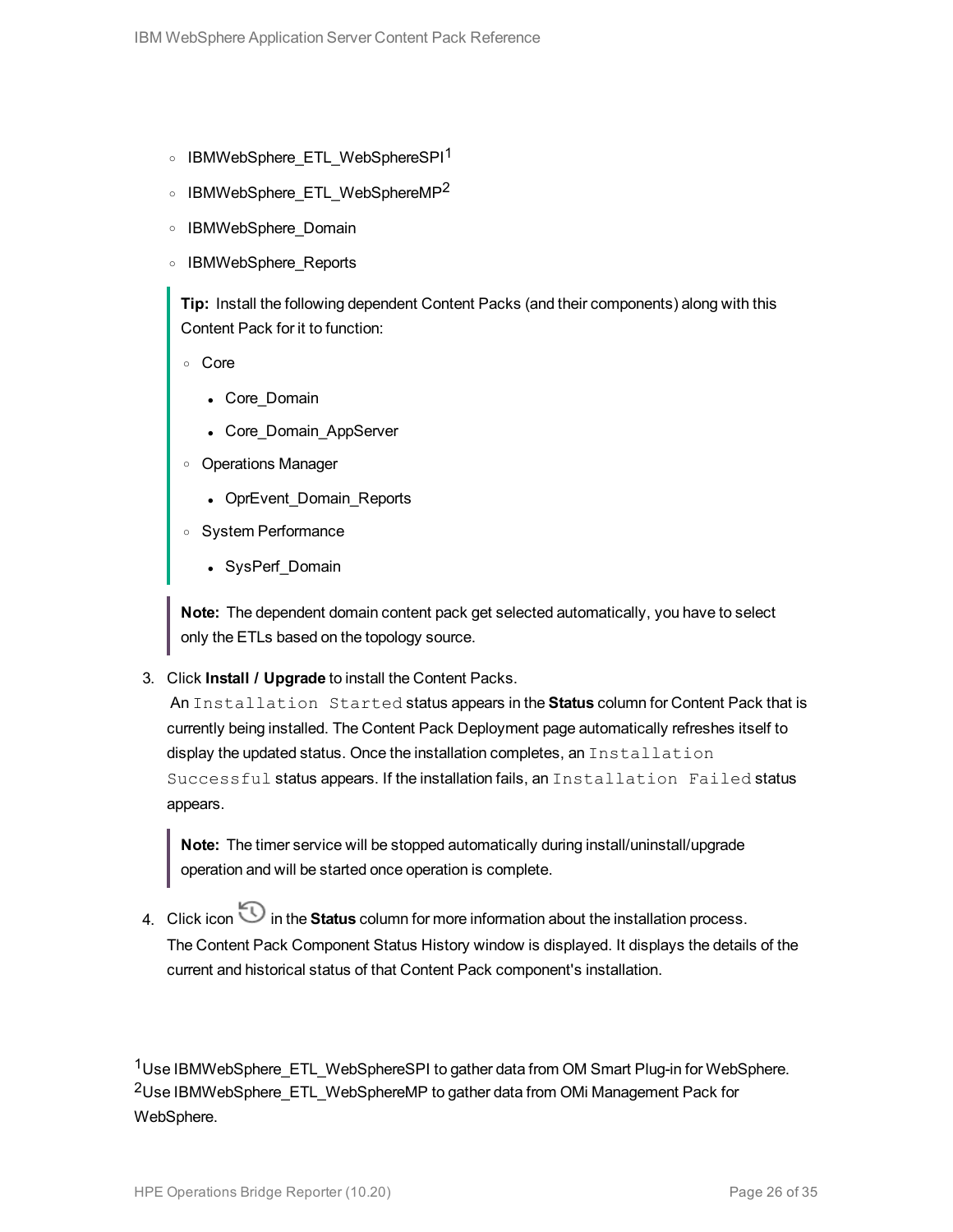**Note:** During install/uninstall process, Content Pack Deployment page does not allow you to interrupt the process. Instead, you must wait till the current process is complete before you can perform any other operations on the Content Pack Deployment page.

**Note:** If you have IBM WebSphere SPI ETL already installed and are migrating from OM to OMi10 or upgrading to latest OMi Management Pack for WebSphere, uninstall the IBM WebSphere SPI ETL and deploy the latest IBM WebSphere MP ETL.

### <span id="page-26-0"></span>Uninstalling the Content Pack Components

To uninstall the Content Packs, follow these steps:

- 1. Launch the Administration Console in a web browser:
	- a. Launch the following URL:

https://*<OBR\_Server\_FQDN>*:21412/

b. Type **administrator** in the **Login Name** field and password in the **Password** field. Click **Log In** to continue. The Administration Console page appears.

**Note:** If you use any other user account to access the Administration Console, make sure that the user account has administrator privileges.

2. On the left pane, click **Content Pack Deployment**. The **Content Pack Deployment** page appears.

The **Content Pack Deployment** displays the Content Pack components that are installed in the supported deployment scenario. For the list of Content Pack, see, "List of [Content](#page-15-1) Pack and [Topology](#page-15-1) Views to Deploy" on page 16.

3. Click  $\times$  icon for the required Content Pack to be uninstalled. A summary message is displayed.

**Note:** At a time, only one Content Pack and its dependent Content Packs are uninstalled.

4. Click **OK** to uninstall the Content Pack. The uninstall status is displayed in the **Status** column.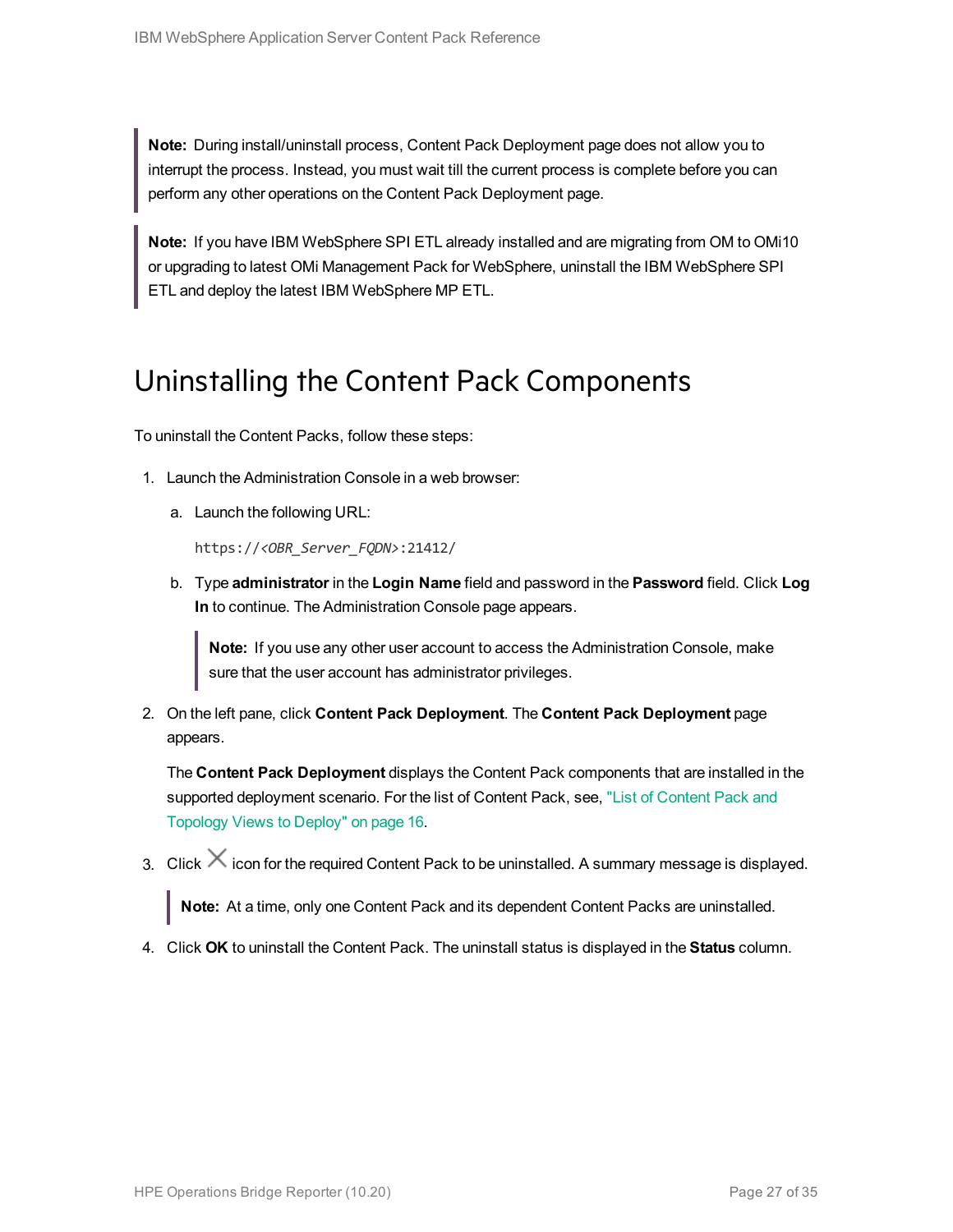## <span id="page-27-0"></span>Data Source Collection Configuration

After installing Content Packs, you must configure HPE OBR to collect required data from various data collectors. The data collectors work internally within the HPE OBR infrastructure to collect the data. Therefore, you cannot directly interface with these collectors. Instead, you can specify the data sources from where the collectors can collect the data through the Administration Console.

OBR integrates and collects historical and ongoing database performance metrics from the Operations Smart Plug-In and OMi Management Pack for IBM WebSphere Server datastores in BSM Run-time Service Model (RTSM) and OM deployment scenarios.

### <span id="page-27-1"></span>Configuring the Operations Agent Data Source

In the RTSM deployment scenario, you do not have to create new Operations Agent data source connections. Because, by default, all the nodes on which Operations Agent is installed are automatically discovered when the topology information is collected. These data sources or nodes are listed in the Operations Agent Data Source page of the Administration Console.

To view the list of Operations Agent data sources, follow these steps:

- 1. In the **Administration Console**, click **Data Source Configuration > Operations Agent**. The **Operations Agent** page appears.
- 2. To view detailed information about the Operations Agent data sources, click the Domain name or the number in the **Host collection status summary** table. The **Hosts :** *<selected host name>* table appears.
- 3. To change the data collection schedule for one or more hosts, specify a polling time between 1 and 24 hours in the **Hrs** box in the **Collection frequency** column.
- 4. Click **Save** to save the changes. A Saved Successfully message appears in the Information message panel.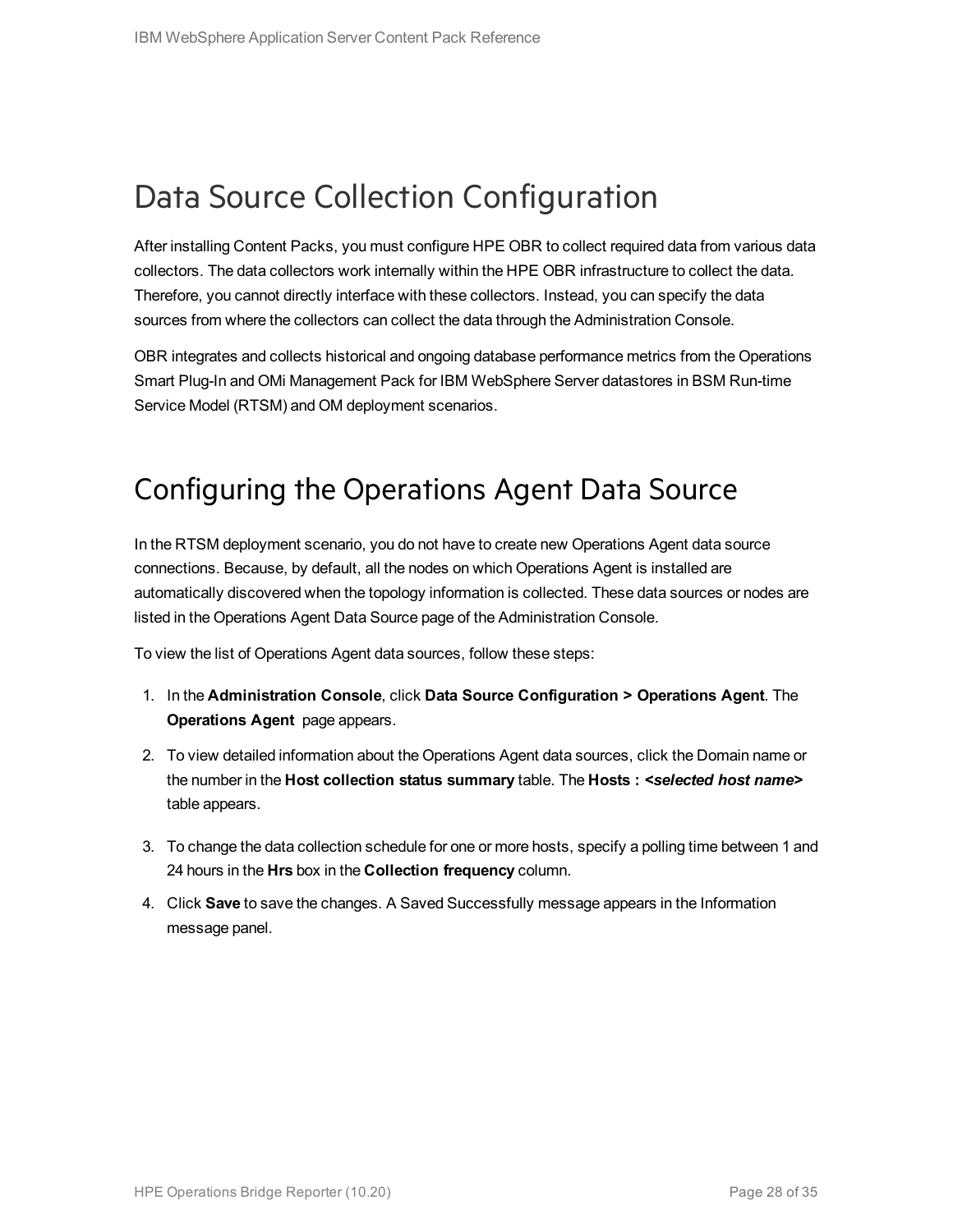## <span id="page-28-0"></span>Report Navigation

The IBM WebSphere reports are categorized into high-level Executive Summary and detailed Performance reports. You can navigate from the higher-level reports to the detailed reports using the cross launch or hyperlink features. For example, you may start with the WebSphere Executive Summary for an overall picture of the health of the WebSphere servers and then navigate to the detailed reports for specific information on availability or database connection pool performance or servlet responsiveness.

The IBM WebSphere server reports display the availability, utilization, and performance information for the following:

- IBM WebSphere servers available in your business service
- Enterprise JavaBeans (EJBs) used by the IBM WebSphere servers
- Java Database Connectivity (JDBC) pools used by the IBM WebSphere servers
- Java Virtual Machines (JVMs) running on the IBM WebSphere servers
- Servlets registered, deployed, and mapped to the IBM WebSphere servers
- Host systems configured to use IBM WebSphere servers

#### **New IBM WebSphere Server Content Pack Report**

The following is the new IBM WebSphere Server report:

<sup>l</sup> **WebSphere Server Availability** - Displays information about the average availability of the WebSphere servers that are running on selected node over a period of time. It also displays the availability details of the WebSphere server as a heatmap based on predetermined thresholds, for every hour across the selected time period.

**Note:** This availability report presents the instance availability information for the application. This report should not to be used for uptime calculation.

The color code for threshold values are as follows:

| Availability      | Color |
|-------------------|-------|
| ~< 90             |       |
| $> 90$ and $< 95$ |       |
| > 95              |       |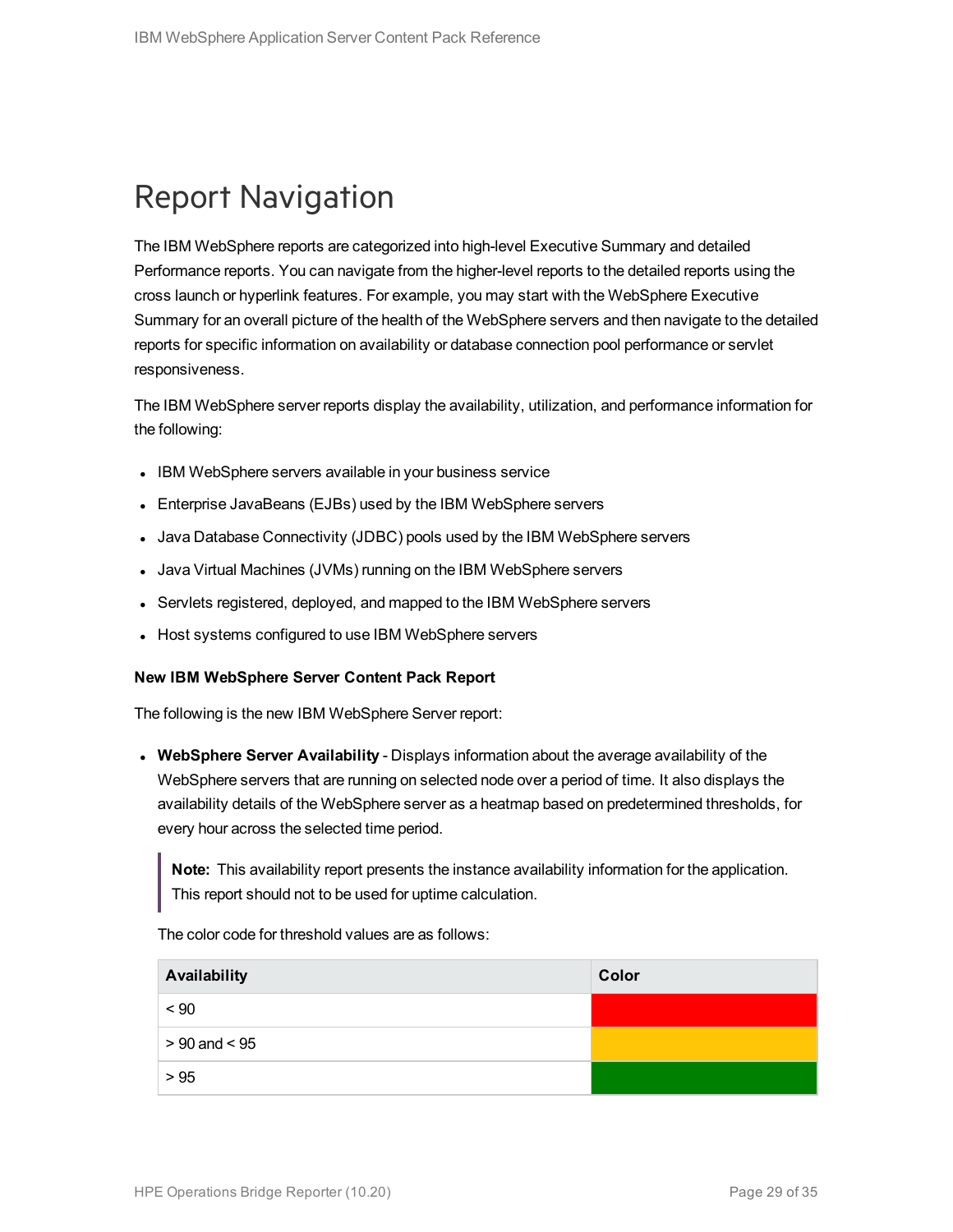#### **Report Navigation**

Report navigation can vary depending on the use-cases and the following diagram represents one such way of navigating the reports:



### <span id="page-29-0"></span>Use Cases

This section provides information on use cases for IBM WebSphere Application Server reports. The following table provides description, user, and report name for the use cases:

| <b>Description</b>                                                                                                                     | <b>Report</b><br>Category | <b>Report Name</b>               |
|----------------------------------------------------------------------------------------------------------------------------------------|---------------------------|----------------------------------|
| To view the top 5 webserver instances based on JVM memory<br>utilization, thread pool, EJB Pool, JDBC Pool rate for a given<br>service | Executive<br>Summary      | WebSphere Top 5<br>summary       |
| To view the response time and request rate for all servlets of<br>the nodes that belong to a given service                             | Executive<br>Summary      | WebSphere Servlet<br>Performance |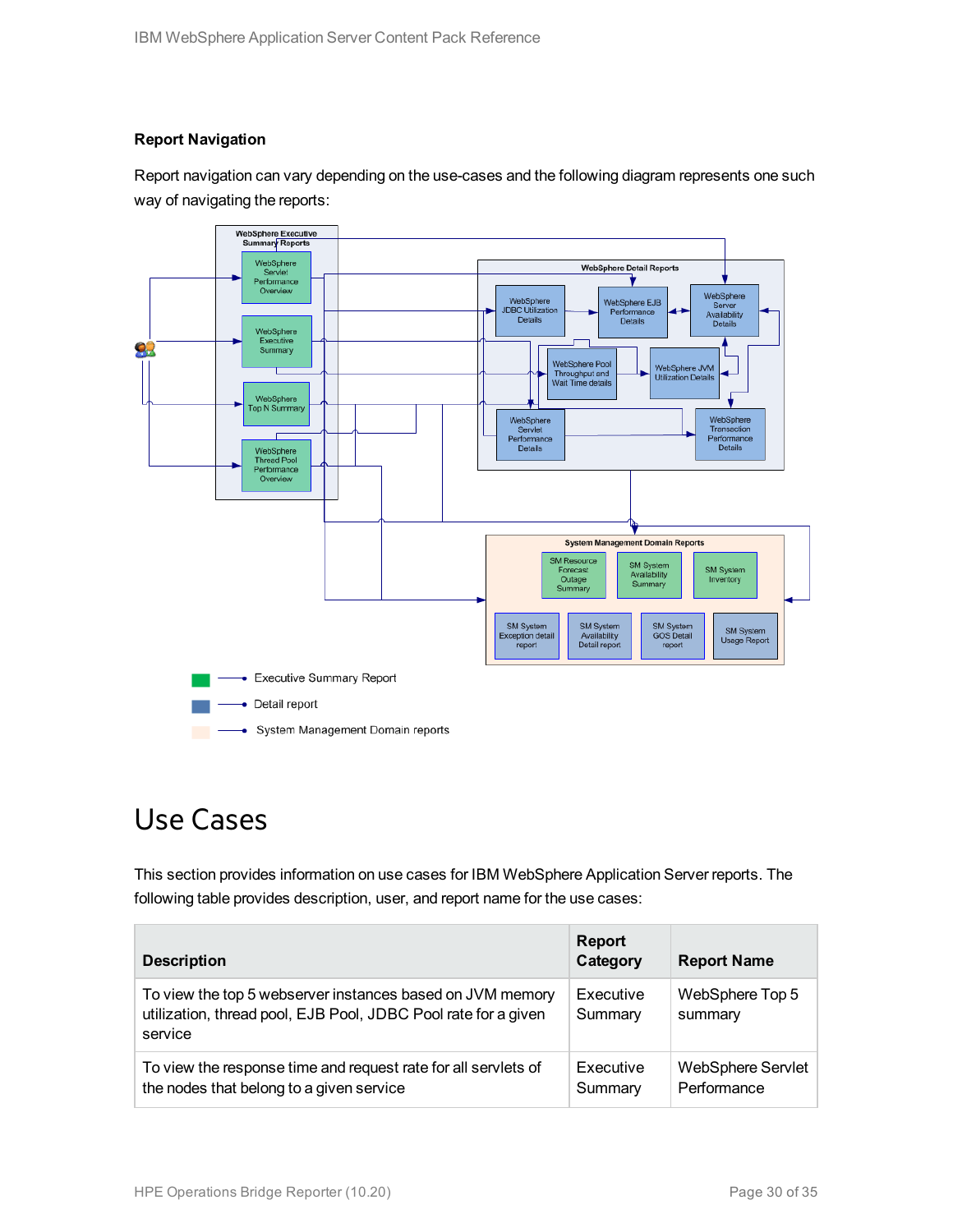| <b>Description</b>                                                                                                                                                                  | <b>Report</b><br>Category | <b>Report Name</b>                                            |
|-------------------------------------------------------------------------------------------------------------------------------------------------------------------------------------|---------------------------|---------------------------------------------------------------|
|                                                                                                                                                                                     |                           | Overview                                                      |
| To view the total and active number of threads in a thread pool<br>for all instances running in a node that belongs to a service                                                    | Executive<br>Summary      | <b>WebSphere Thread</b><br>Pool Performance<br>Overview       |
| To have a consolidated view of the inventory, availability,<br>current and forecasted capacity usage of all websphere<br>instances hosted on nodes that are part of a given service | Executive<br>Summary      | WebSphere<br>Executive<br>Summary                             |
| To view the performance details in terms of response time and<br>request rate for a servlet, over a period of time, for a given node<br>and instance                                | Performance               | WebSphere Servlet<br>Performance<br><b>Details</b>            |
| To view the availability of a server instance over a period of<br>time, for a given node and instance                                                                               | Performance               | <b>WebSphere Server</b><br><b>Availability Details</b>        |
| To view the performance of a transaction in terms of commit<br>time and throughput rate over a period of time, for a given node<br>and instance                                     | Performance               | WebSphere<br>Transaction<br>Performance<br>Details            |
| To view the heap space utilized by a JVM instance over a<br>period of time, for a given node and instance                                                                           | Performance               | WebSphere JVM<br><b>Utilization Details</b>                   |
| To view the throughput rate and wait time details of a JDBC<br>connection pool over a period of time, for a given node and<br>instance                                              | Performance               | WebSphere JDBC<br>Pool Throughput<br>and Wait Time<br>Details |
| To view the performance details in utilization of JDBC<br>connection pools for a given node and instance                                                                            | Performance               | WebSphere JDBC<br><b>Utilization Details</b>                  |
| To view the performance of a EJB with respect to response<br>time, pool size over a period of time, for a given node and<br>instance                                                | Performance               | WebSphere EJB<br>Performance<br><b>Details</b>                |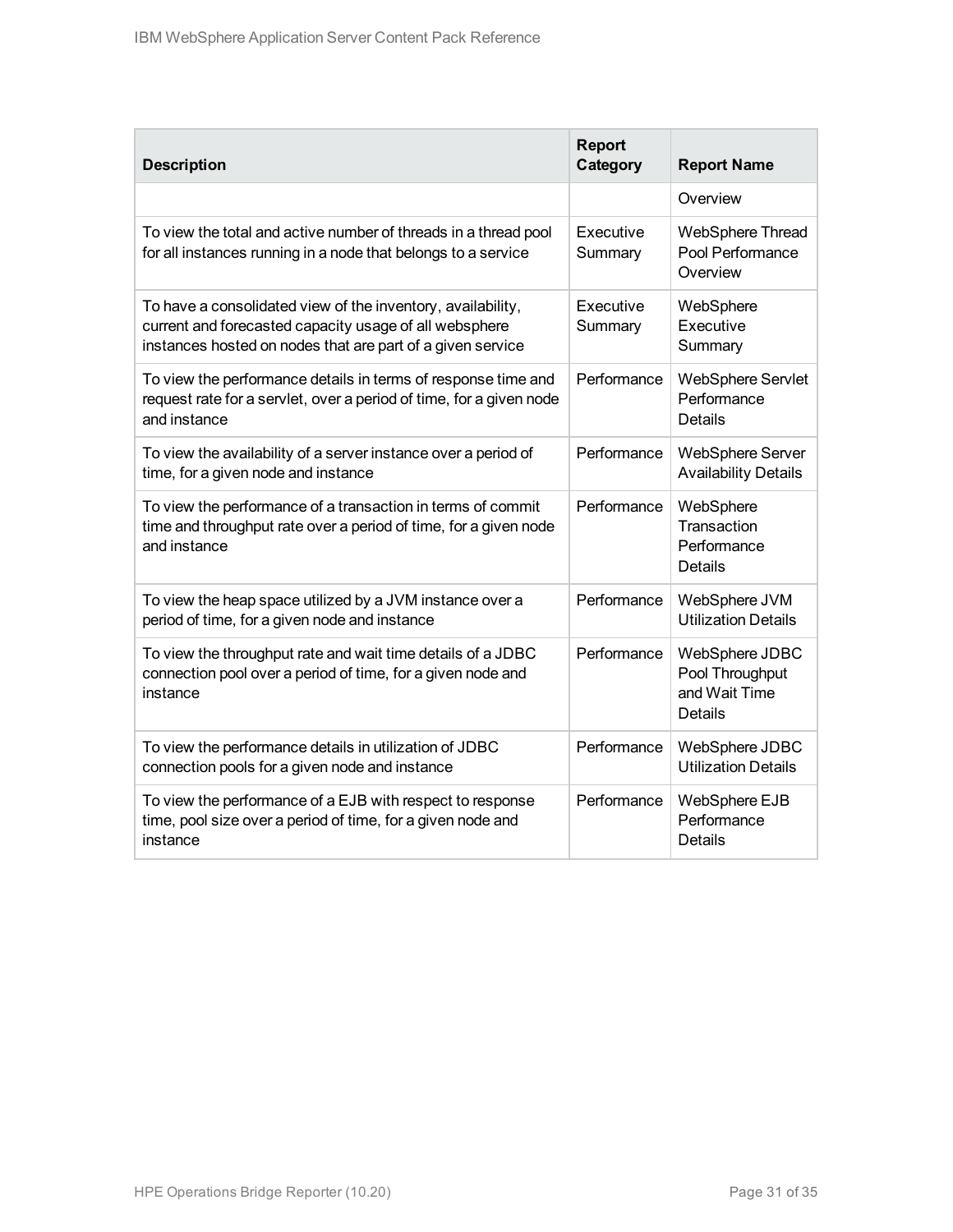## <span id="page-31-0"></span>Appendix

<span id="page-31-1"></span>This section provides information on [Terminology](#page-31-1), Calculating [WebSphere](#page-32-0) Server Instance [Availability,](#page-32-0) and Metric [Mapping](#page-33-0) for Reports.

## Appendix A: Terminology

**Business Service:** Any service created in BSM Run-time Service Model (RTSM) and is part of your business, such as the online banking service or email service.

**Business View:** A view deployed on BSM RTSM that provides the topology information of the configuration items in your IT environment.

**Node Groups:** Group of managed nodes defined by users or available by default in Operations Manager (OM) to classify as specific organizations or entities within the enterprise. OBR uses the node groups from OM for its topology information.

**Instance Up Time Percentage:** The percentage of time the server instances were up and running.

**Instance Down Time Percentage:** The percentage of time the server instances were down and unavailable for a selected node.

**Instance Unknown Time Percentage:** The percentage of time the availability status of the server instance was unknown to OBR.

**Thread Pool Size:** The number of threads present in the thread pool.

**EJB Method Calls Rate:** The number of EJB method calls per minute. A high number of calls indicate that there is a lot of traffic.

**EJB Method Response Time:** The time taken in minutes by the EJB pools to respond to the EJB call. If the time taken to respond to calls by any EJB pool is more, then it may mean that the EJB pool is overloaded.

**EJB Pool Miss Percentage:** The percentage of times a call failed to retrieve an EJB from the pool. A high value may indicate that the pool is facing high amount of traffic.

**JDBC Connection Pool Throughput Rate (per second):** The number of connections that have been successfully allocated.

**JDBC Connection Pool Wait Time (in millisecond):** The amount of time that a client had to wait for a connection from the JDBC connection pool.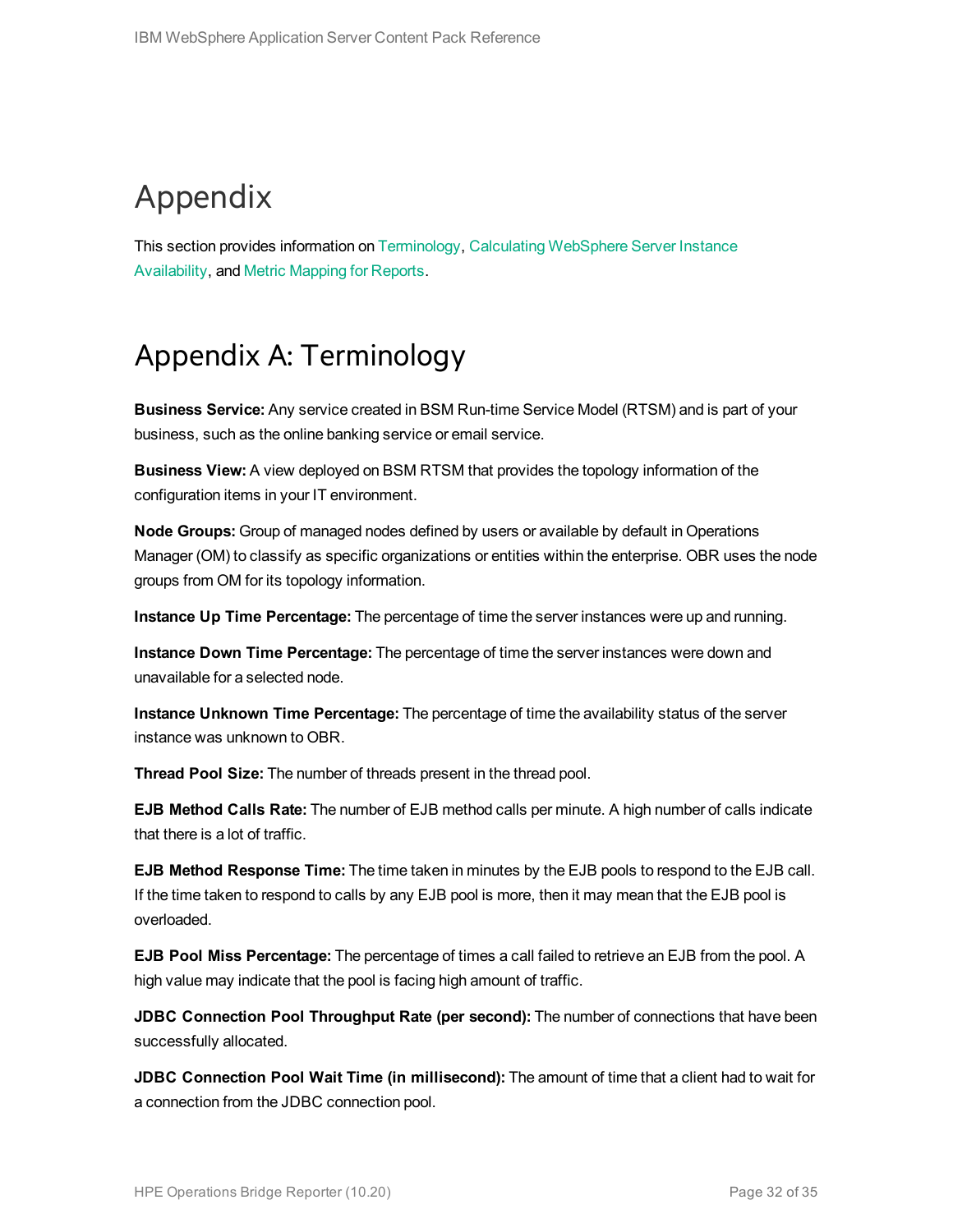## <span id="page-32-0"></span>Appendix B: Calculating WebSphere Server Instance Availability

HPE OBR collects five-minute summary data for the IBM WebSphere Application Server from the Performance Agent. This data is in the form of status values as follows:

- Downtime—0
- $\bullet$  Uptime—5

The status values are stored in the rate table. The availability calculation procedure in HPE OBR uses this information to calculate the actual uptime, downtime, availability and unknown time values for 5 minute interval. The possible scenarios are as follows:

- If the status value is 5, the procedure interprets it as uptime. The procedure updates the uptime value as 5, and downtime and unknown time values as 0 in the rate table.
- If the status value is 0, the procedure interprets it as downtime. The procedure updates the downtime value as 5, and uptime and unknown time value as 0 in the rate table.
- If, for some reason, HPE OBR is unable to retrieve the status value for particular interval (12 records within an hour, that is, one record each for every five minutes), the procedure interprets it as unknown status. The procedure updates the uptime and downtime values as 0 and unknown time value as 5 in the rate table.

The availability calculation procedure for IBM WebSphere Application Server instances ensures that 12 records are available for every hour and each record would either represent uptime, downtime, or unknown time. Using this data, the actual uptime, actual downtime, availability and unknown times are calculated as follows:

#### <sup>l</sup> **Actual Uptime Percentage**

Uptime/(Uptime + Downtime)\*100

<sup>l</sup> **Actual Downtime Percentage**

[(Downtime /(Uptime + Downtime)]\*100

#### <sup>l</sup> **Availability Computation**

[(Uptime + Planned Downtime + Excused Downtime)/(Uptime + Downtime)]\*100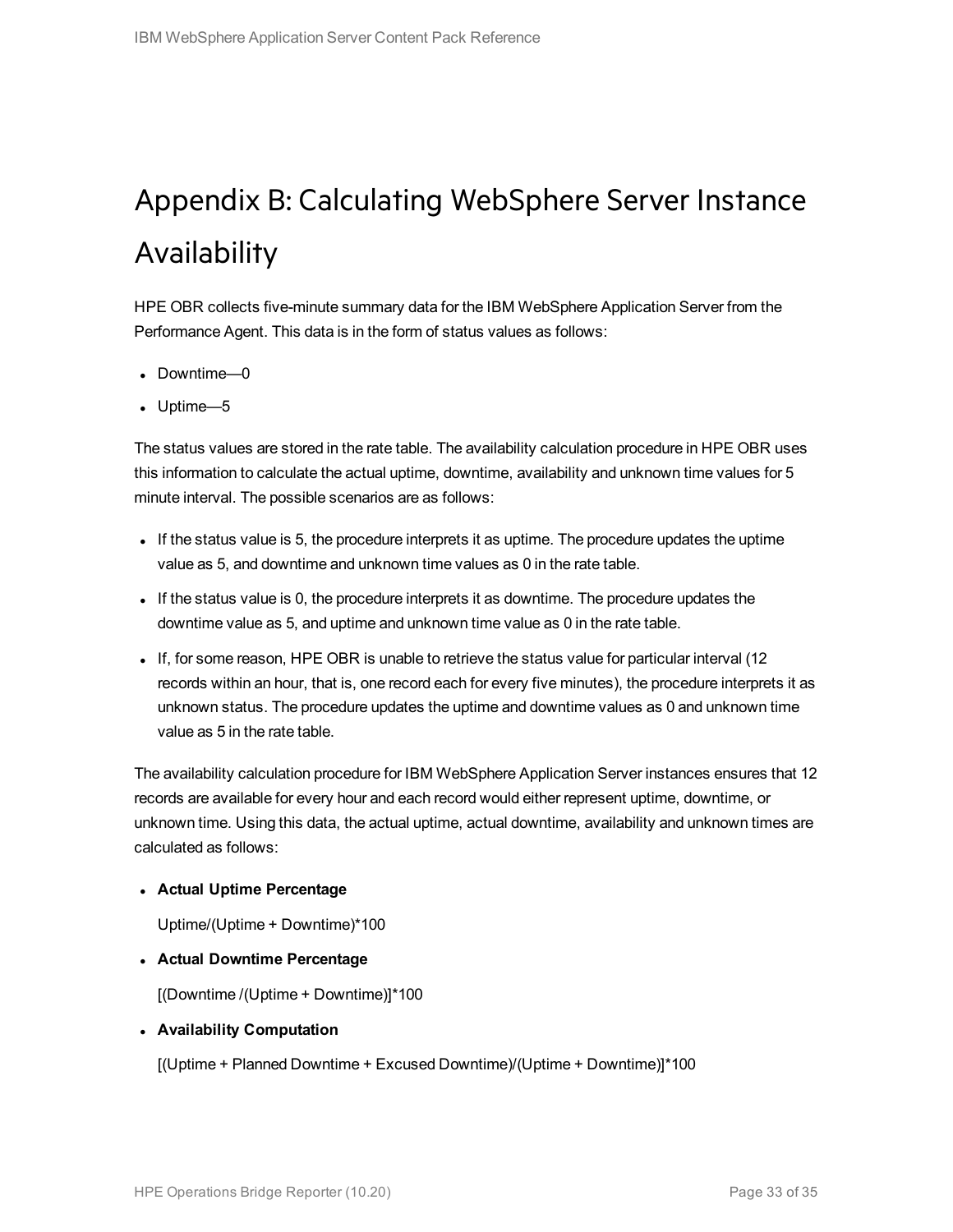#### <sup>l</sup> **Unknown Time Percentage**

[(Unknown Time)/(Uptime + Downtime + Unknown Time)]\*100

The availability procedure computes the planned downtime and excused downtime based on the configuration provided in the downtime XML file.

<span id="page-33-0"></span>For more information on how to configure downtime, see *Configuring downtime in reports* section in *HPE Operations Bridge Reporter Online Help for Administrators*.

### Appendix C: Metric Mapping for Reports

HPE OBR provides a utility to generate metric flow documents. The utility has strong filtering capabilities and generates the metric flow documents in HTML format. These HTML output files can then be saved in Excel for further filtering and metric tracking.

To generate the metric flow documents, follow these steps:

1. Run the utility using the following command:

#### **On Windows:**

%PMDB\_HOME%\bin\shr\_utility -flow -dir %PMDB\_HOME%\packages\ApplicationServer

#### **On Linux:**

\$PMDB\_HOME/bin/shr\_utility -flow -dir \$PMDB\_HOME/packages/ApplicationServer

The command generates multiple HTML output files in the current directory.

2. Open the HTML output file in Excel.

You can apply combination of filters to compare and track a particular metric(s).

**Note:** The output file in Excel format is published for some of the Content Packs. You can download the files from the [Marketplace.](https://hpln.hp.com/node/24267/attachment)